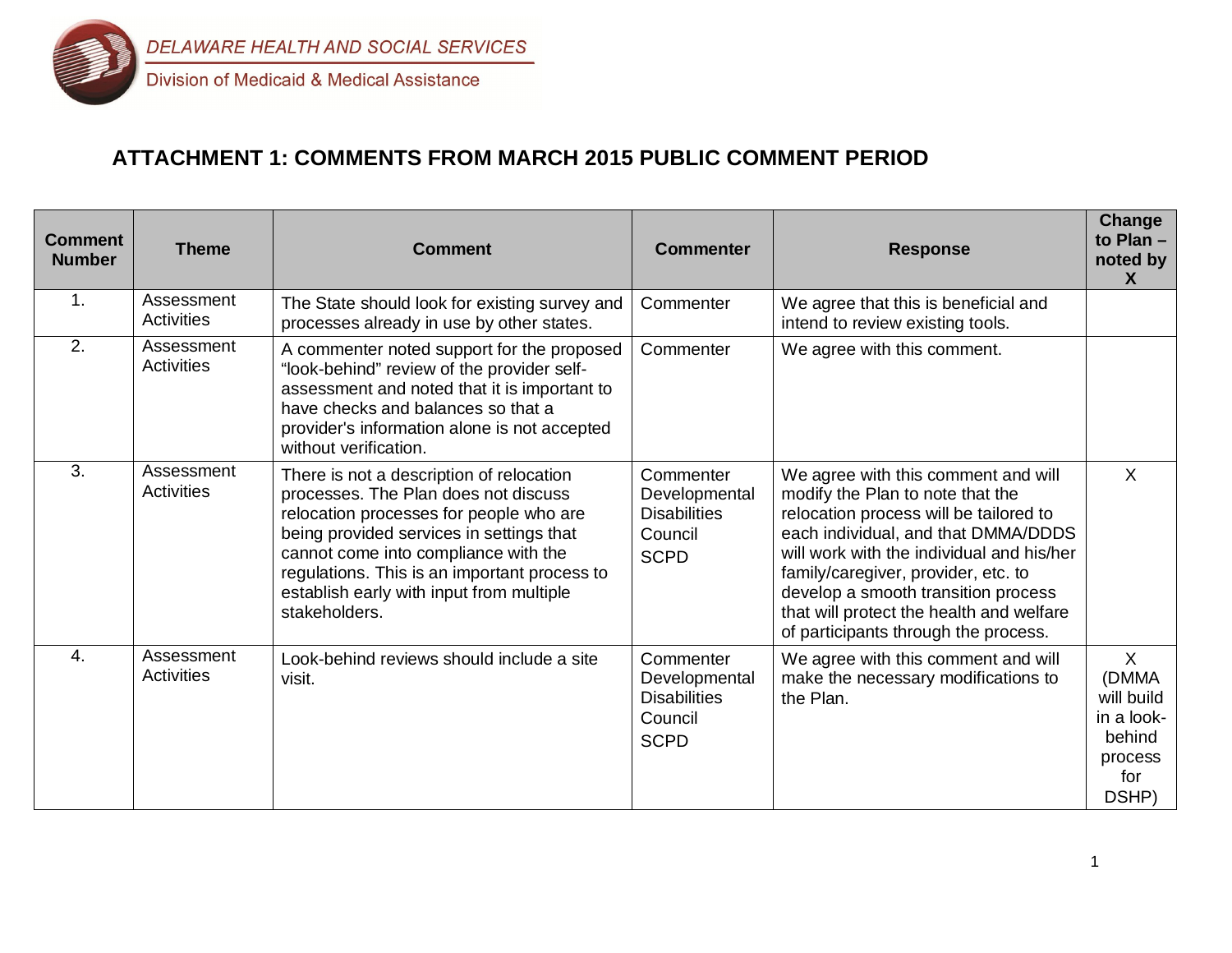

| <b>Comment</b><br><b>Number</b> | <b>Theme</b>                    | <b>Comment</b>                                                                                                                                                                                                                                                                                                                                  | <b>Commenter</b>               | <b>Response</b>                                                                                                                                                                                                                                                                                                                                                                                                                                                                                                                                                  | Change<br>to $Plan -$<br>noted by<br>X. |
|---------------------------------|---------------------------------|-------------------------------------------------------------------------------------------------------------------------------------------------------------------------------------------------------------------------------------------------------------------------------------------------------------------------------------------------|--------------------------------|------------------------------------------------------------------------------------------------------------------------------------------------------------------------------------------------------------------------------------------------------------------------------------------------------------------------------------------------------------------------------------------------------------------------------------------------------------------------------------------------------------------------------------------------------------------|-----------------------------------------|
| 5.                              | Assessment<br><b>Activities</b> | On p. 10, the first "bullet" refers to "State<br>laws, regulations, policies, etc. and provider<br>policies". The recommendation is to include<br>"budgets". If funds or incentives are<br>disproportionately allocated to restrictive or<br>non-integrated settings, the Plan is<br>undermined.                                                | DECLASI (2/10)<br><b>GACEC</b> | Delaware's reimbursement<br>methodology for HCB services under<br>the DDDS waiver is a based on the<br>wage scale for the direct support<br>workers providing the HCB services<br>and related costs. Rates are the same<br>for all providers and there are no<br>incentive payments. The DMMA<br>budget for HCB services is currently<br>adequate to fund the services at<br>current payment rates. If the rates<br>need to be adjusted in order to pay for<br>a change in the way services are<br>delivered, additional funds can be<br>requested at that time. |                                         |
| 6.                              | Assessment<br>Activities        | Page 10 of the Plan notes: "As available,<br>NCI data will be analyzed by type of<br>residence in order to identify non-compliance<br>with HCB settings." The NCI data also<br>addresses vocational and employment<br>settings. It would be preferable to also<br>"mine" the NCI data for information on<br>vocational and employment settings. | DECLASI (2/10)<br><b>GACEC</b> | DDDS intends to utilize the NCI data to<br>the greatest extent possible to assist<br>with the assessment of HCB services<br>and settings against the Community<br>Rule.                                                                                                                                                                                                                                                                                                                                                                                          |                                         |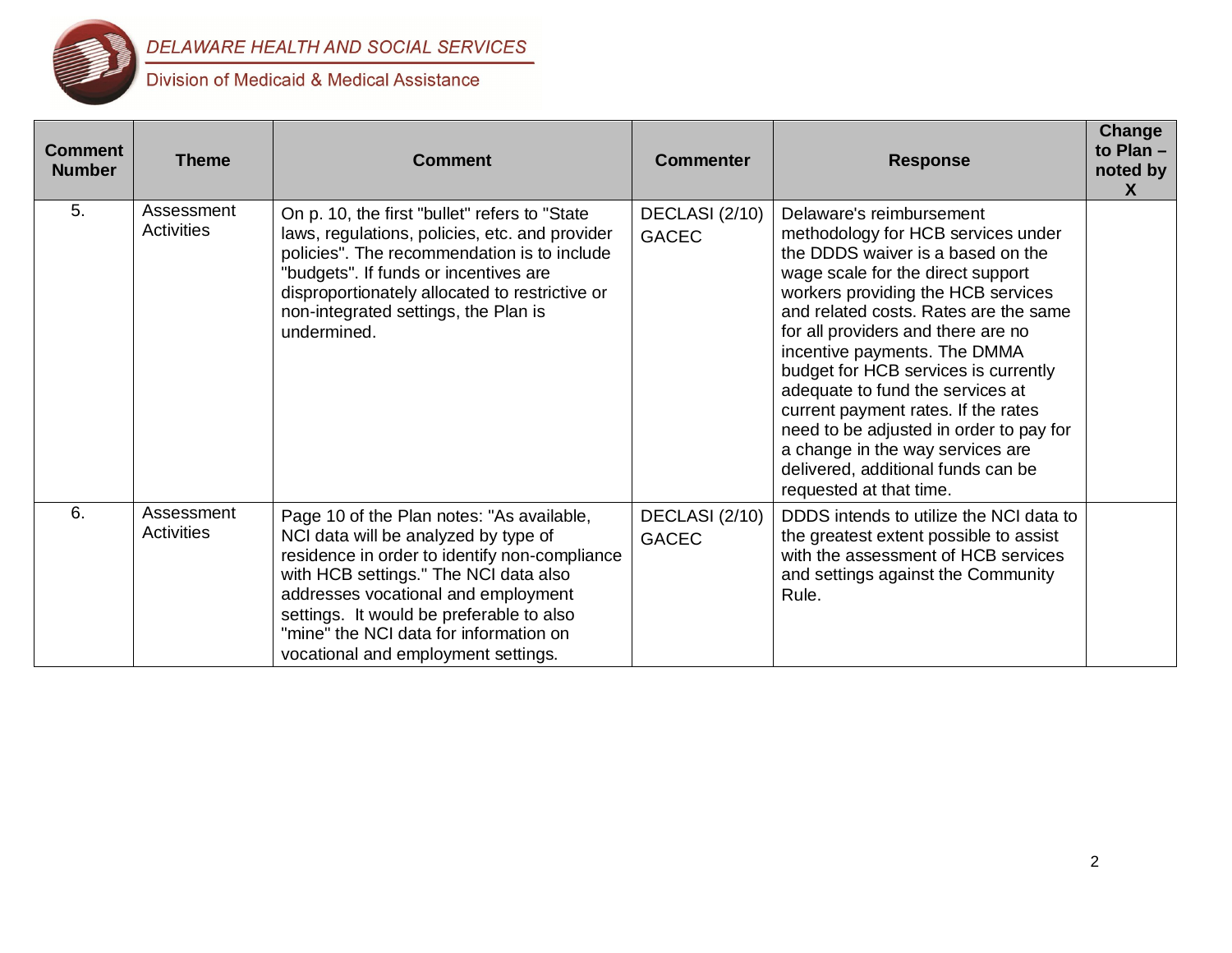

| <b>Comment</b><br><b>Number</b> | <b>Theme</b>                    | <b>Comment</b>                                                                                                                                                                                                                                                                                                                                                                                                                                                                                                                                                                                                                                                                                                                                                                                                                                                                                                                           | <b>Commenter</b>               | <b>Response</b>                                                                                                           | Change<br>to Plan -<br>noted by<br>$\mathsf{X}$ |
|---------------------------------|---------------------------------|------------------------------------------------------------------------------------------------------------------------------------------------------------------------------------------------------------------------------------------------------------------------------------------------------------------------------------------------------------------------------------------------------------------------------------------------------------------------------------------------------------------------------------------------------------------------------------------------------------------------------------------------------------------------------------------------------------------------------------------------------------------------------------------------------------------------------------------------------------------------------------------------------------------------------------------|--------------------------------|---------------------------------------------------------------------------------------------------------------------------|-------------------------------------------------|
| 7.                              | Assessment<br><b>Activities</b> | On p. 11, the following sections of the<br>Delaware Code should be added to the<br>review:<br>A. Employment First Act (codified at 19<br>Del.C. §§740-747), since it overlaps with<br><b>CMS</b> standards:<br>B. DDDS enabling law (codified at 29 Del.C.<br>§7909A);<br>C. DDDS Advisory Council enabling law<br>(codified at 29 Del.C. §7910) since it is given<br>a central role in assessment;<br>D. Interagency Collaborative Team law<br>(codified at 14 Del.C. §3124) since "review<br>will include residential and non-residential<br>settings out of State for which waiver funds<br>are currently being used" (pp. 14 and 34);<br>E. Nurse Practice Act (codified at 24 Del.C.<br>Ch. 19) since restrictions impact settings in<br>which residents receive services; and<br>F. Community-based Attendant Services Act<br>(codified at 16 Del.C. Ch. 94) since DDDS<br>receives funds under Act and Plan mentions<br>at p. 26. | DECLASI (2/10)<br><b>GACEC</b> | The list included in the Plan was not<br>intended to be exhaustive. All relevant<br>Administrative codes will be reviewed |                                                 |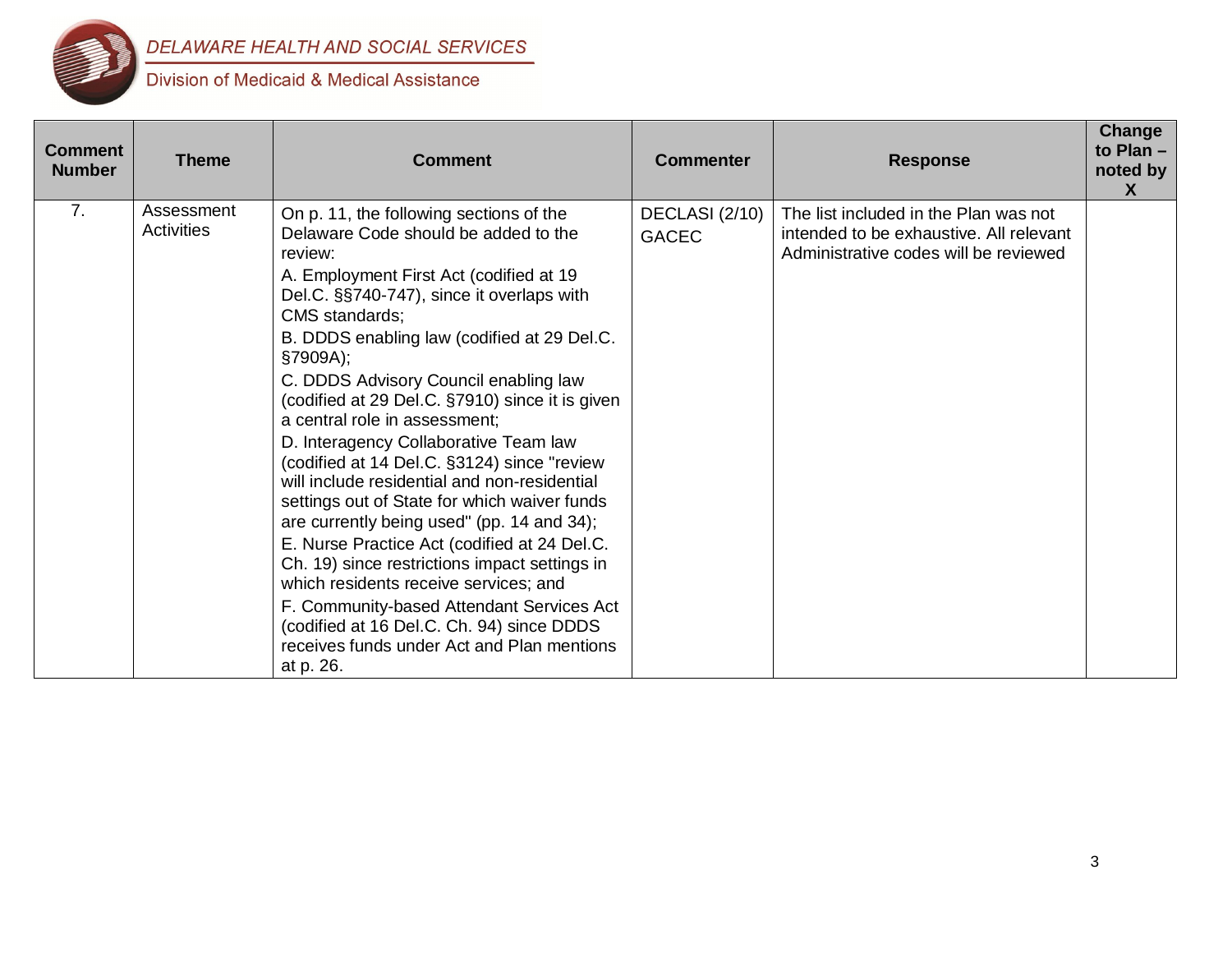

| <b>Comment</b><br><b>Number</b> | <b>Theme</b>                    | <b>Comment</b>                                                                                                                                                                                                                                                                                                                                                                                                                                                              | <b>Commenter</b>               | <b>Response</b>                                                                                                                                                               | Change<br>to Plan $-$<br>noted by<br>X |
|---------------------------------|---------------------------------|-----------------------------------------------------------------------------------------------------------------------------------------------------------------------------------------------------------------------------------------------------------------------------------------------------------------------------------------------------------------------------------------------------------------------------------------------------------------------------|--------------------------------|-------------------------------------------------------------------------------------------------------------------------------------------------------------------------------|----------------------------------------|
| 8.                              | Assessment<br><b>Activities</b> | On p. 11, the following "Administrative Code"<br>provisions should be added:<br>A. IBSER regulations (16 DE Admin Code<br>3320) which cover AdvoServ; and<br>B. Family Care Home regulations (16 DE<br>Admin Code 3315) which may cover shared<br>living providers; and<br>C. PASRR regulations (16 DE Admin Code<br>20000).                                                                                                                                                | DECLASI (2/10)<br><b>GACEC</b> | The list included in the Plan was not<br>intended to be exhaustive. All relevant<br>Administrative codes will be reviewed.                                                    |                                        |
| 9.                              | Assessment<br><b>Activities</b> | On p. 12, policies to be reviewed should<br>include PROBIS and HRC. The relevant<br>CMS regulation (42 C.F.R. 441.530)<br>addresses privacy and freedom from<br>coercion and restraint. Both the PROBIS and<br>HRC are the main DDDS components<br>protecting such rights.                                                                                                                                                                                                  | DECLASI (2/10)<br><b>GACEC</b> | The policies referenced are included in<br>the list of "DDDS policies" that will be<br>reviewed against the Community Rule.<br>There is no need to list them<br>individually. |                                        |
| 10.                             | Assessment<br><b>Activities</b> | On p. 13, first paragraph, and p. 19, top<br>entry, the implication is that providers will<br>submit a Corrective Action Plan<br>contemporaneously with their self-<br>assessment results. However, the Plan (p.<br>22) gives them 90 days to prepare a<br>Corrective Action Plan which then must be<br>reviewed and approved by the State. The 90-<br>day period is too long to simply develop a<br>Corrective Action Plan, Instead consider<br>changing to 30-day period. | DECLASI (2/10)<br><b>GACEC</b> | We agree with this comment and will<br>modify the Plan to indicate that the<br>Corrective Action Plan must be<br>submitted within 30 days.                                    | $\mathsf{X}$                           |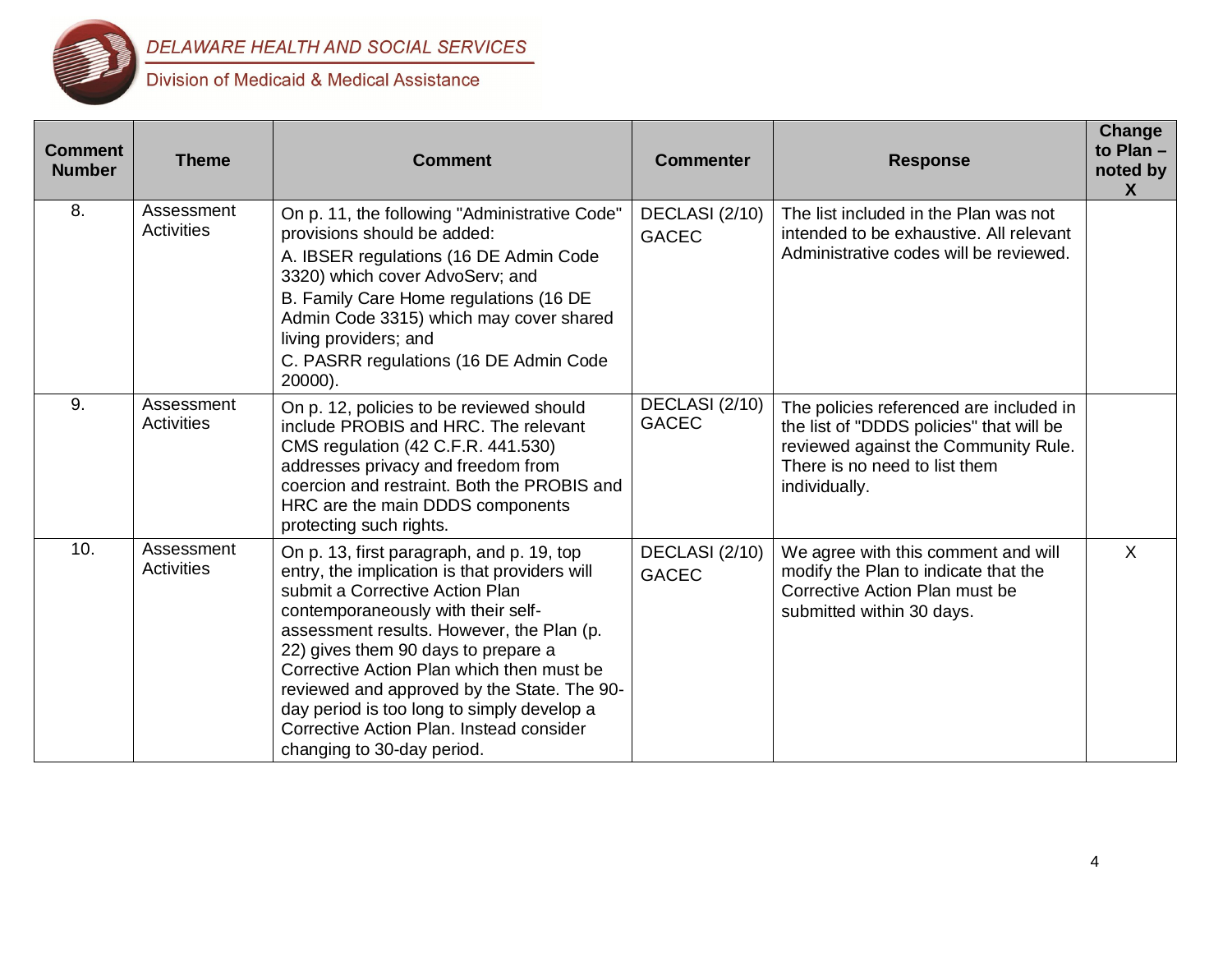

| <b>Comment</b><br><b>Number</b> | <b>Theme</b>                    | <b>Comment</b>                                                                                                                                                                                                                                                                                                                                                                                                                                                                                                                                                                                                                                                                                                                                                                                                                               | <b>Commenter</b>               | <b>Response</b>                                                                                                                              | Change<br>to Plan -<br>noted by<br>X |
|---------------------------------|---------------------------------|----------------------------------------------------------------------------------------------------------------------------------------------------------------------------------------------------------------------------------------------------------------------------------------------------------------------------------------------------------------------------------------------------------------------------------------------------------------------------------------------------------------------------------------------------------------------------------------------------------------------------------------------------------------------------------------------------------------------------------------------------------------------------------------------------------------------------------------------|--------------------------------|----------------------------------------------------------------------------------------------------------------------------------------------|--------------------------------------|
| 11.                             | Assessment<br><b>Activities</b> | The Plan (p. 13) contemplates a Council<br>subcommittee conducting "look- behind"<br>reviews of a sample of provider self-<br>assessment results. The Plan also envisions<br>the Council developing "dispute resolution<br>processes for the findings". A few<br>commenters recommend that DDDS develop<br>and implement the dispute resolution<br>process. The Advisory Council should not be<br>cast in the role of arbiter of such disputes.<br>Disputes and appeals should be handled by<br>DDDS and DMMA. Cf. reference on p. 14:<br>"An appeal process will be developed to<br>dispute the State's findings of non-<br>compliance." The DDDS Office of Quality<br>Improvement is identified (p. 15) as the<br>agency which monitors compliance with the<br>Community Rule for providers with and<br>without a Corrective Action Plans. | DECLASI (2/10)<br><b>GACEC</b> | We agree with this comment and will<br>make the necessary modifications to<br>the Plan.                                                      | $\mathsf{X}$                         |
| 12.                             | Assessment<br><b>Activities</b> | On p. 13, in the first set of bullets, a few<br>commenters recommend including IBSER<br>group homes which are not neighborhood<br>group homes. The IBSER regulations<br>(§6.2.1) "grandfathered" residences with<br>more than ten residents and the only agency<br>regulated by the IBSER regulations operates<br>its own PROBIS which reduces oversight.                                                                                                                                                                                                                                                                                                                                                                                                                                                                                    | DECLASI (2/10)<br><b>GACEC</b> | The list included in the Plan was not<br>intended to be exhaustive. All relevant<br>sections of the Administrative Code<br>will be reviewed. |                                      |
| 13.                             | Assessment<br><b>Activities</b> | On p. 20, there are references to changing<br>policies but no references to changing<br>statutes and regulations which will be<br>reviewed per p. 11.                                                                                                                                                                                                                                                                                                                                                                                                                                                                                                                                                                                                                                                                                        | DECLASI (2/10)<br><b>GACEC</b> | We agree with this comment and will<br>make the necessary modifications to<br>the Plan.                                                      | $\sf X$                              |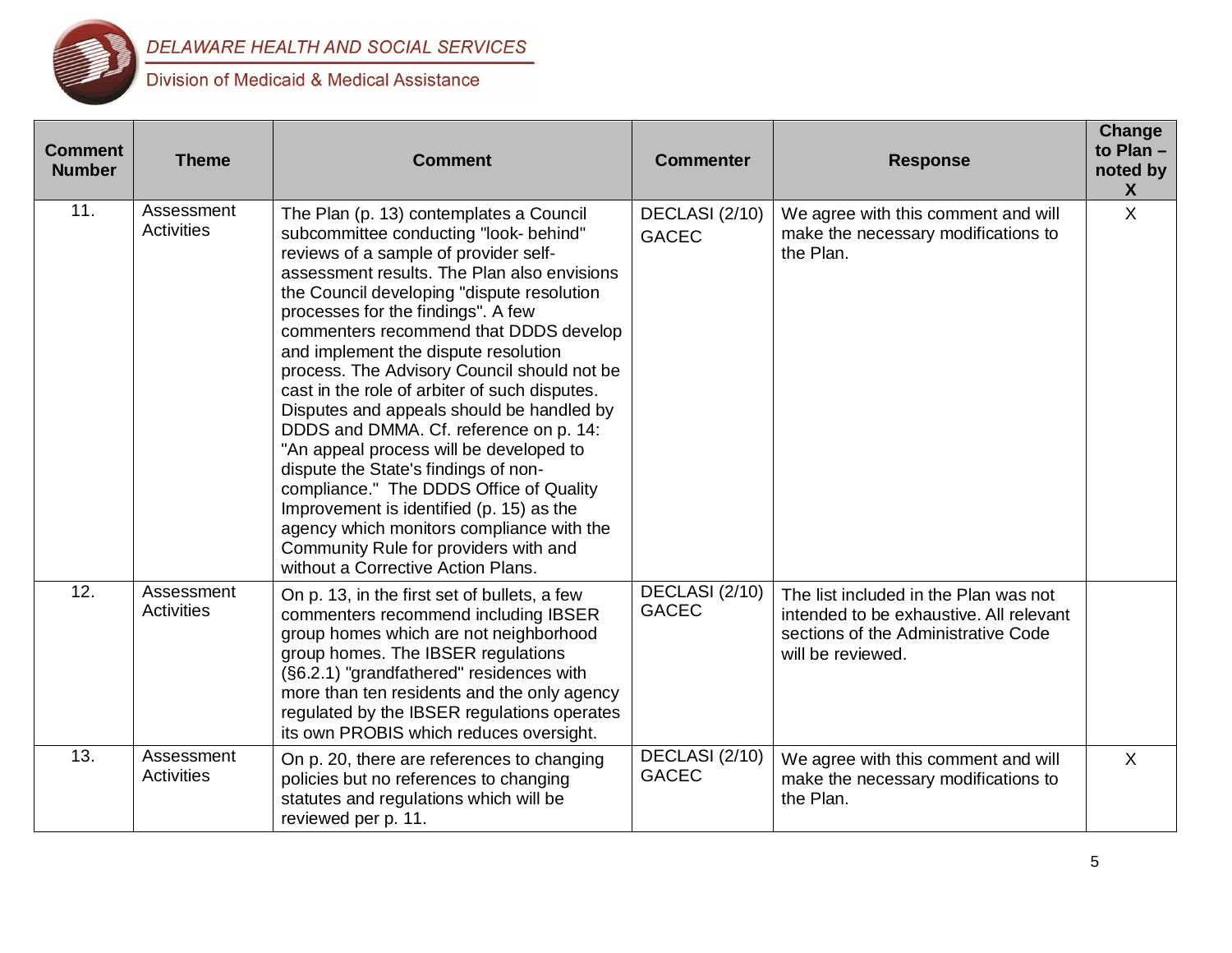

| <b>Comment</b><br><b>Number</b> | <b>Theme</b>                    | <b>Comment</b>                                                                                                                                                                                                                                                                                                                                                                                                                                                                     | <b>Commenter</b>               | <b>Response</b>                                                                                                                                                                                                                 | Change<br>to Plan -<br>noted by<br>X |
|---------------------------------|---------------------------------|------------------------------------------------------------------------------------------------------------------------------------------------------------------------------------------------------------------------------------------------------------------------------------------------------------------------------------------------------------------------------------------------------------------------------------------------------------------------------------|--------------------------------|---------------------------------------------------------------------------------------------------------------------------------------------------------------------------------------------------------------------------------|--------------------------------------|
| 14.                             | Assessment<br><b>Activities</b> | Pages 22-23 contemplate DDDS submission<br>of waiver amendments to CMS. Please<br>clarify that DMMA, as the Delaware Medicaid<br>agency, submits such amendments.                                                                                                                                                                                                                                                                                                                  | DECLASI (2/10)<br><b>GACEC</b> | We agree with this comment and will<br>modify the Plan to clarify that DMMA<br>will submit any amendments to CMS.                                                                                                               | $\sf X$                              |
| 15.                             | Assessment<br><b>Activities</b> | On pp. 25 and 34, the Plan notes that<br>"DMMA will consider using its External<br>Quality Review Organization (EQRO) to<br>develop the surveys." This is a rather<br>tentative feature to incorporate in a Plan and<br>suggests that the State is unsure how it will<br>develop the instruments.                                                                                                                                                                                  | DECLASI (2/10)<br><b>GACEC</b> | The reference to using the EQRO<br>conveys that the State is exploring all<br>possible options to determine the most<br>appropriate course of action for<br>developing the surveys.                                             |                                      |
| 16.                             | Assessment<br><b>Activities</b> | On p. 27, the recommendation is to add the<br>Nurse Practice Act, 24 Del.C. Ch. 19, to the<br>list of Delaware Code provisions to review.                                                                                                                                                                                                                                                                                                                                          | DECLASI (2/10)<br><b>GACEC</b> | The list included in the Plan was not<br>intended to be exhaustive. All relevant<br>Administrative codes will be reviewed.                                                                                                      |                                      |
| 17.                             | Assessment<br><b>Activities</b> | On p. 27, the Plan envisions MCOs<br>distributing surveys to network providers. I<br>question whether such providers will<br>complete the surveys. Query what incentives<br>exist for providers to complete the surveys?<br>Medicaid MCO reimbursement rates are low<br>and providers may want to be paid for their<br>time. Concomitantly, the Plan has no<br>benchmark for the percentage of providers<br>who will complete the surveys. Will 30%,<br>50%, or 70% be sufficient? | DECLASI (2/10)<br><b>GACEC</b> | We agree with this comment and will<br>modify the Plan to note that<br>benchmarks will be established in<br>addition to creating a process for<br>following up with providers failing to<br>meet requested response timeframes. | $\sf X$                              |
| $\overline{18}$ .               | Assessment<br>Activities        | On p. 27, the Plan contemplates providers<br>participating in training to learn how to<br>complete the surveys. Consistent with the<br>preceding comment, what incentive exists for<br>providers to participate in the training.                                                                                                                                                                                                                                                   | DECLASI (2/10)<br><b>GACEC</b> | We agree with this comment and will<br>modify the Plan to note that DMMA will<br>take into consideration the need for<br>incentives.                                                                                            | $\sf X$                              |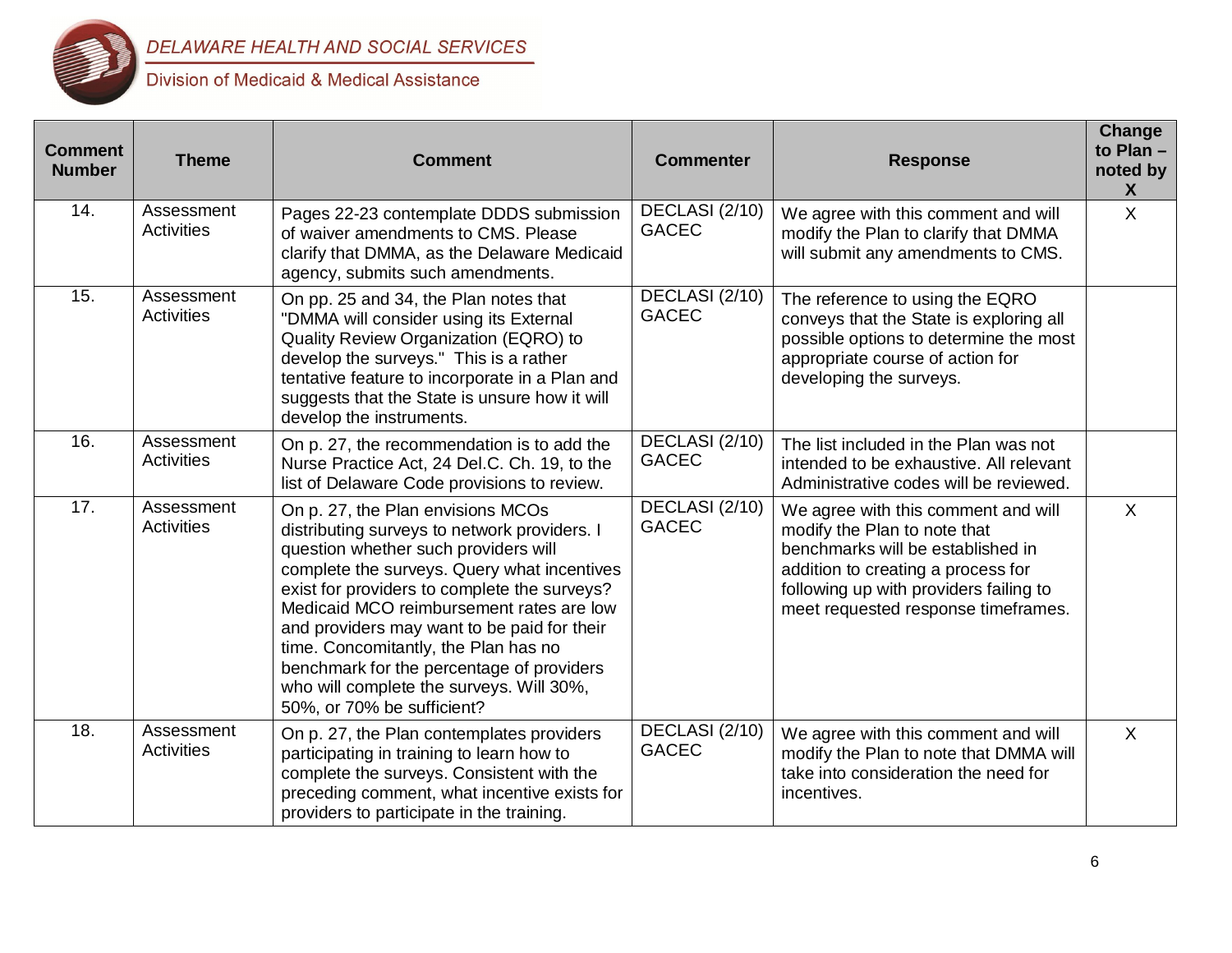

| <b>Comment</b><br><b>Number</b> | <b>Theme</b>             | <b>Comment</b>                                                                                                                                                                                                       | <b>Commenter</b>               | <b>Response</b>                                                                                                                                                                                           | Change<br>to Plan $-$<br>noted by<br>X |
|---------------------------------|--------------------------|----------------------------------------------------------------------------------------------------------------------------------------------------------------------------------------------------------------------|--------------------------------|-----------------------------------------------------------------------------------------------------------------------------------------------------------------------------------------------------------|----------------------------------------|
| 19.                             | Assessment<br>Activities | On p. 28, second set of bullets, I recommend<br>inserting a reference to revising "budgets".                                                                                                                         | DECLASI (2/10)<br><b>GACEC</b> | We agree with this comment and will<br>modify the Plan to include as a bullet<br>on page 28:<br>"Develop budget strategies to fund<br>remediation as necessary".                                          | X                                      |
| 20.                             | Assessment<br>Activities | On p. 29, "fair hearing results" could be<br>added to the list of information related to<br>MCO performance.                                                                                                         | DECLASI (2/10)<br><b>GACEC</b> | We agree with this comment and will<br>modify the Plan to add analysis of fair<br>hearing results to the list of potential<br>compliance monitoring activities.                                           | $\mathsf{X}$                           |
| 21.                             | Assessment<br>Activities | It is unclear how Logisticare, the Medicaid<br>transportation broker, will be assessed for<br>compliance with the HCBS Rule. Consistent<br>with Comment #4 above, transportation can<br>be integrated or segregated. | DECLASI (2/10)<br><b>GACEC</b> | Only those services provided in either<br>a non-residential or residential HCB<br>setting, per CMS expectations, are<br>addressed in the Plan. Transportation<br>services do not fall into this category. |                                        |
| 22.                             | Assessment<br>Activities | A few commenters questioned the use of the<br>term "remediation strategy" and instead<br>recommend the use of term "Corrective<br>Action Plan"                                                                       | DECLASI (2/10)<br><b>GACEC</b> | We agree with this comment and will<br>modify the Plan to refer to Corrective<br>Action Plan as appropriate.                                                                                              | $\sf X$                                |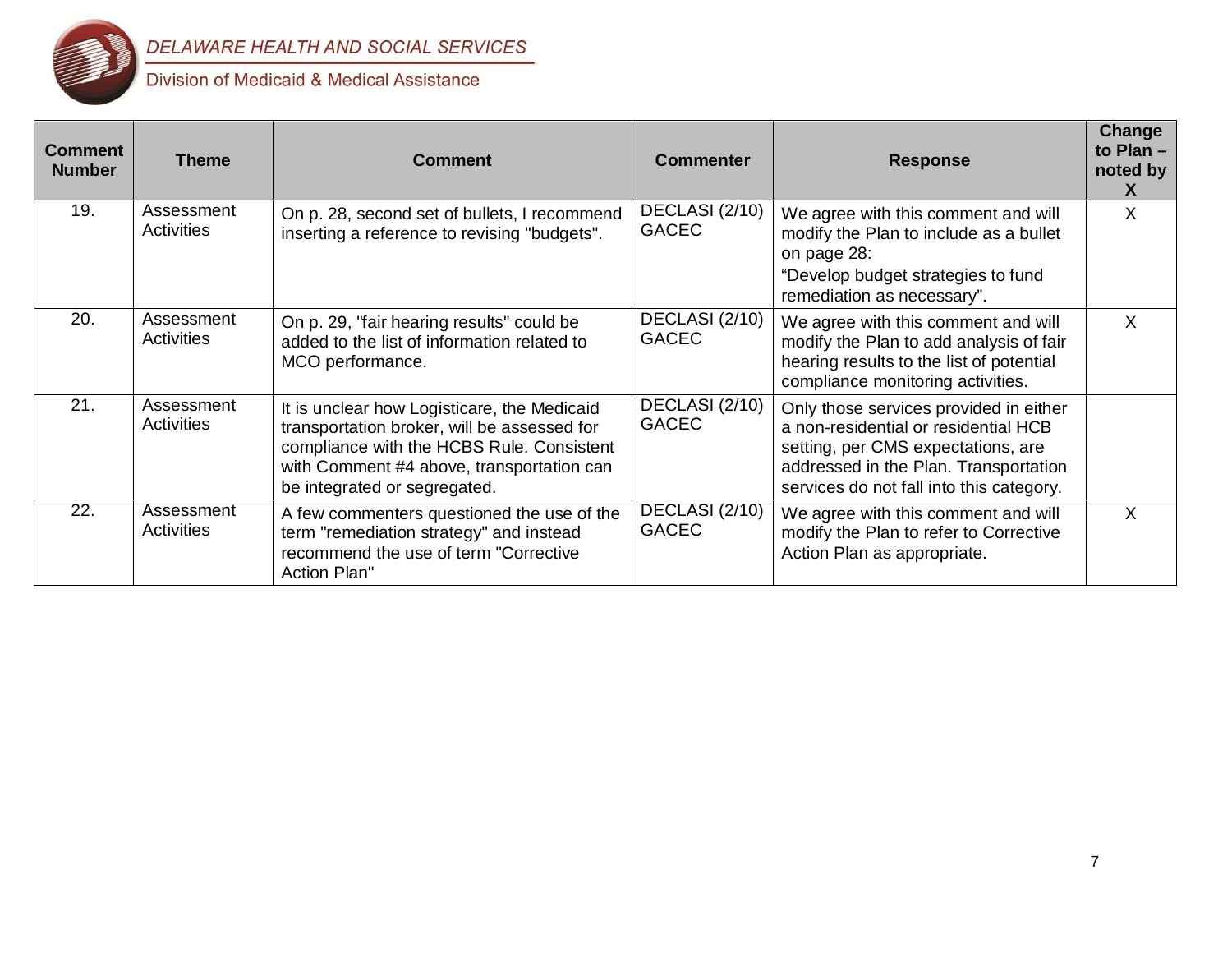

| <b>Comment</b><br><b>Number</b> | <b>Theme</b>                    | <b>Comment</b>                                                                                                                                                                                                                                                                                                                                                                                                                                                                                                                                                                                                             | <b>Commenter</b>               | <b>Response</b>                                                                                                                                                                                        | Change<br>to Plan -<br>noted by<br>X |
|---------------------------------|---------------------------------|----------------------------------------------------------------------------------------------------------------------------------------------------------------------------------------------------------------------------------------------------------------------------------------------------------------------------------------------------------------------------------------------------------------------------------------------------------------------------------------------------------------------------------------------------------------------------------------------------------------------------|--------------------------------|--------------------------------------------------------------------------------------------------------------------------------------------------------------------------------------------------------|--------------------------------------|
| 23.                             | Assessment<br>Activities        | There is no requirement (p. 33) that provider<br>"remediation strategies" be shared with<br>DMMA. It would obviously help DMMA<br>assess MCO conformity with the Plan if the<br>MCOs shared the "remediation strategies"<br>submitted by providers with the State. The<br>Plan (p. 36) otherwise envisions DMMA<br>monitoring of provider "Corrective Action<br>Plans". Even this is a less strident standard<br>than adopted for DDDS providers. DDDS<br>must approve provider Corrective Action<br>Plans (p. 13) but there is no analogous<br>requirement that DMMA approve provider<br>Corrective Action Plans (p. 36). | DECLASI (2/10)<br><b>GACEC</b> | We agree with this comment and will<br>modify the Plan to add language,<br>where appropriate, to clarify that<br>remediation strategies and/or<br>Corrective Action Plans will be<br>approved by DMMA. | $\sf X$                              |
| 24.                             | Assessment<br><b>Activities</b> | On p. 34, first entry, there is a "disconnect"<br>between the action item (changing policies<br>and procedures) and the proposed end date<br>(a vague "legislative timeframe"). There is no<br>proposed end date for completion of State<br>policy changes.                                                                                                                                                                                                                                                                                                                                                                | DECLASI (2/10)<br><b>GACEC</b> | We agree with this comment and will<br>add language indicating that any<br>changes requiring legislative action<br>must be taken before 3/17/2019.                                                     | $\sf X$                              |
| $\overline{25}$ .               | Assessment<br>Activities        | While DDDS conducts a pilot of its survey (p.<br>21), DMMA conducts no pilot. DMMA could<br>reconsider this aspect of the Plan.                                                                                                                                                                                                                                                                                                                                                                                                                                                                                            | DECLASI (2/10)<br><b>GACEC</b> | DMMA will consider conducting a pilot.                                                                                                                                                                 |                                      |
| 26.                             | Assessment<br>Activities        | The State is encouraged to incorporate<br>robust assessment standards which do not<br>merely pay "lip service" to the CMS guidance<br>but demonstrate that the State<br>wholeheartedly embraces the underlying<br>values reflected in the guidance.                                                                                                                                                                                                                                                                                                                                                                        | DECLASI (2/23)<br><b>GACEC</b> | We are committed to developing a<br>robust process, including standards.<br>We believe that the approach as<br>outlined in the Plan positions us to do<br>just this.                                   |                                      |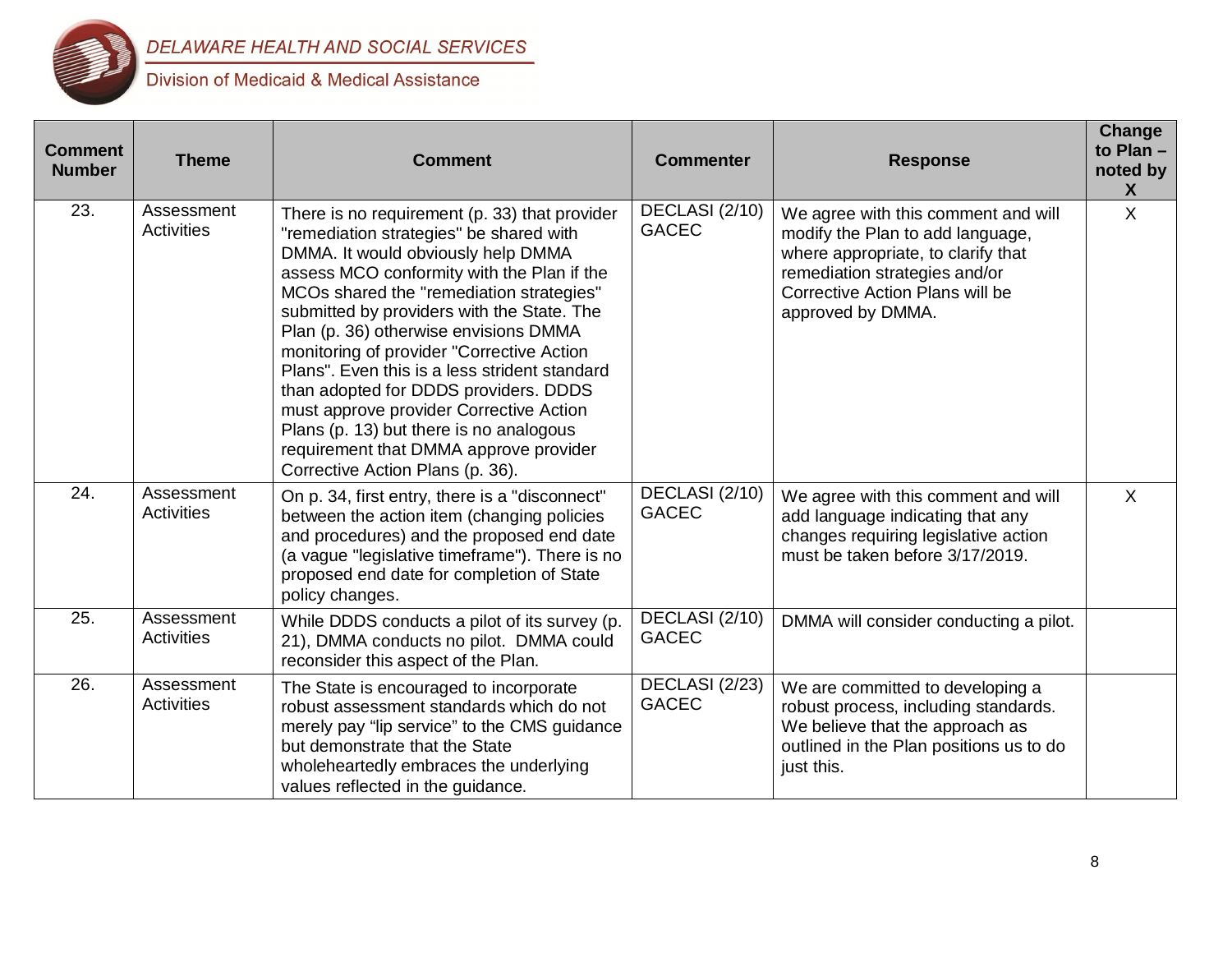

| <b>Comment</b><br><b>Number</b> | <b>Theme</b>                    | <b>Comment</b>                                                                                                                                                                                                                                                                                                                                                                                                                                                                                                                                                                                                                                                                                                                                                                                                                      | <b>Commenter</b>               | <b>Response</b>                                                                                                                                                                                                                                                                                | <b>Change</b><br>to Plan -<br>noted by<br>$\boldsymbol{X}$ |
|---------------------------------|---------------------------------|-------------------------------------------------------------------------------------------------------------------------------------------------------------------------------------------------------------------------------------------------------------------------------------------------------------------------------------------------------------------------------------------------------------------------------------------------------------------------------------------------------------------------------------------------------------------------------------------------------------------------------------------------------------------------------------------------------------------------------------------------------------------------------------------------------------------------------------|--------------------------------|------------------------------------------------------------------------------------------------------------------------------------------------------------------------------------------------------------------------------------------------------------------------------------------------|------------------------------------------------------------|
| 27.                             | Assessment<br><b>Activities</b> | The Plan contemplates both provider and<br>State development of "remediation<br>strategies" to address identified<br>shortcomings. At p. 33 this "targeted"<br>approach to "fixing" specific instances of<br>non-conformity with CMS standards is a<br>logical component of the Plan. However, the<br>Plan could be strengthened through<br>identification of systemic initiatives designed<br>to increase the State's capacity to offer an<br>array of conforming settings. This would be<br>particularly informative in the context of<br>employment.                                                                                                                                                                                                                                                                             | DECLASI (2/23)<br><b>GACEC</b> | DMMA is committed to providing a<br>wide range of available HCBS. We<br>point you to the Pathways to<br>Employment program and the<br>PROMISE program as examples of<br>our commitment to develop and<br>increase meaningful opportunities for<br>employment for Medicaid eligible<br>persons. |                                                            |
| 28.                             | Assessment<br><b>Activities</b> | The Plan envisions the Department engaging<br>in a "look-behind" review of a 20% sample of<br>provider self-assessments of policies and<br>procedures. At pp 6 and 13 the Plan<br>contemplates completion of these reviews by<br>a single "sub-working group of the GAC".<br>Realistically, even if the 7-member DDDS<br>Advisory Council assembles a "working<br>group" with some additional members, it may<br>be hard-pressed to conduct a meaningful<br>"look-behind" of numerous providers which<br>operate multiple programs. Moreover, the<br>Plan could be strengthened by clarifying that<br>the "look-behind" is not comprised solely of a<br>marginally effective "paper" review. The<br>"look-behind" should include onsite<br>observation and interviews with program<br>staff, participants and their representatives | DECLASI (2/23)<br><b>GACEC</b> | We agree with this comment. The Plan<br>indicates that the GAC may create one<br>or more sub-working groups to<br>conduct specific activities under the<br>Plan. We have addressed look-behind<br>reviews and our intent in a response to<br>a previous comment.                               | $\mathsf{X}$                                               |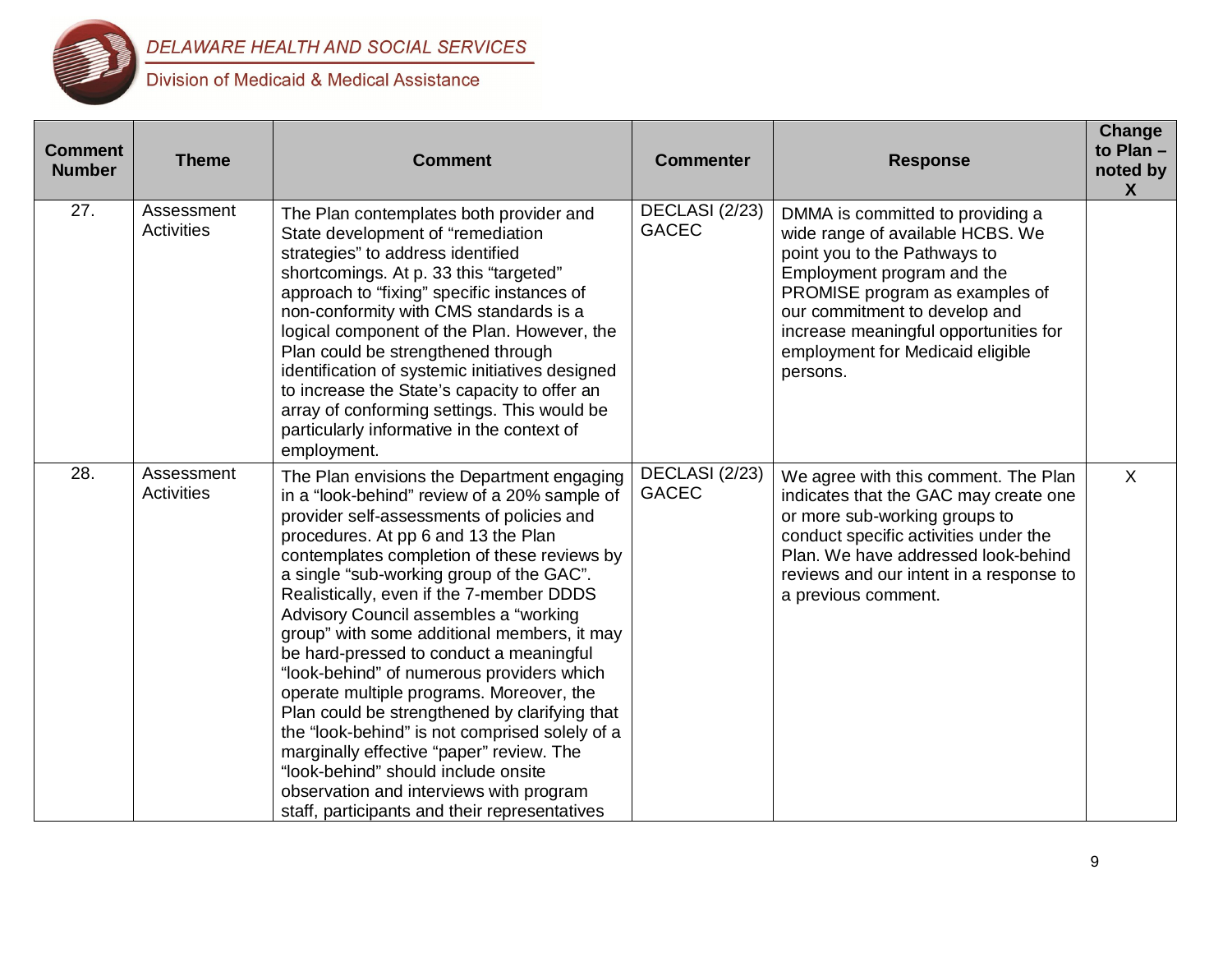

| <b>Comment</b><br><b>Number</b> | <b>Theme</b>                    | <b>Comment</b>                                                                                                                                                                                                                                                                                                                                                                                                                                                                                                                                                    | <b>Commenter</b>               | <b>Response</b>                                                                                                                                                                                                                                                                                 | Change<br>to Plan -<br>noted by<br>$\boldsymbol{X}$ |
|---------------------------------|---------------------------------|-------------------------------------------------------------------------------------------------------------------------------------------------------------------------------------------------------------------------------------------------------------------------------------------------------------------------------------------------------------------------------------------------------------------------------------------------------------------------------------------------------------------------------------------------------------------|--------------------------------|-------------------------------------------------------------------------------------------------------------------------------------------------------------------------------------------------------------------------------------------------------------------------------------------------|-----------------------------------------------------|
|                                 |                                 | (including family members).                                                                                                                                                                                                                                                                                                                                                                                                                                                                                                                                       |                                |                                                                                                                                                                                                                                                                                                 |                                                     |
| 29.                             | Assessment<br><b>Activities</b> | The Plan contemplates use of participant<br>surveys to gather information (p 27) as well<br>as survey-based NCI data (p 3). As a<br>supplement to this planned assessment<br>process, the State could consider<br>establishing an on-line survey tool (e.g.<br>through Survey Monkey) to allow individuals<br>the opportunity to comment on specific<br>programs. Some individuals may be more<br>comfortable with the ease and anonymity of<br>completing an on-line survey and the<br>questions could be more targeted to CMS<br>standards than the NCI survey. | DECLASI (2/23)<br><b>GACEC</b> | We will explore the use of an online<br>survey tool as an option for responding<br>to the participant survey.                                                                                                                                                                                   |                                                     |
| 30.                             | Assessment<br><b>Activities</b> | Provider and DMMA/DDDS Staff should be<br>asked to think not only about the<br>facility/setting itself when a self-evaluation is<br>being completed, but whether or not<br>compliance with the rule is applied to each<br>individual served.                                                                                                                                                                                                                                                                                                                      | <b>SCPD</b>                    | The assessment tool will include a<br>focus on the individual.                                                                                                                                                                                                                                  |                                                     |
| 31.                             | Assessment<br><b>Activities</b> | One commenter asked: who is developing<br>the assessment tool and will it be available<br>for public review before being implemented?                                                                                                                                                                                                                                                                                                                                                                                                                             | Commenter                      | The GAC and the GCCBA have been<br>designated as the Steering<br>Committees that will be responsible for<br>the development of the assessment<br>tools. These bodies will be augmented<br>with additional resources as necessary<br>to ensure representation of the broad<br>stakeholder group. |                                                     |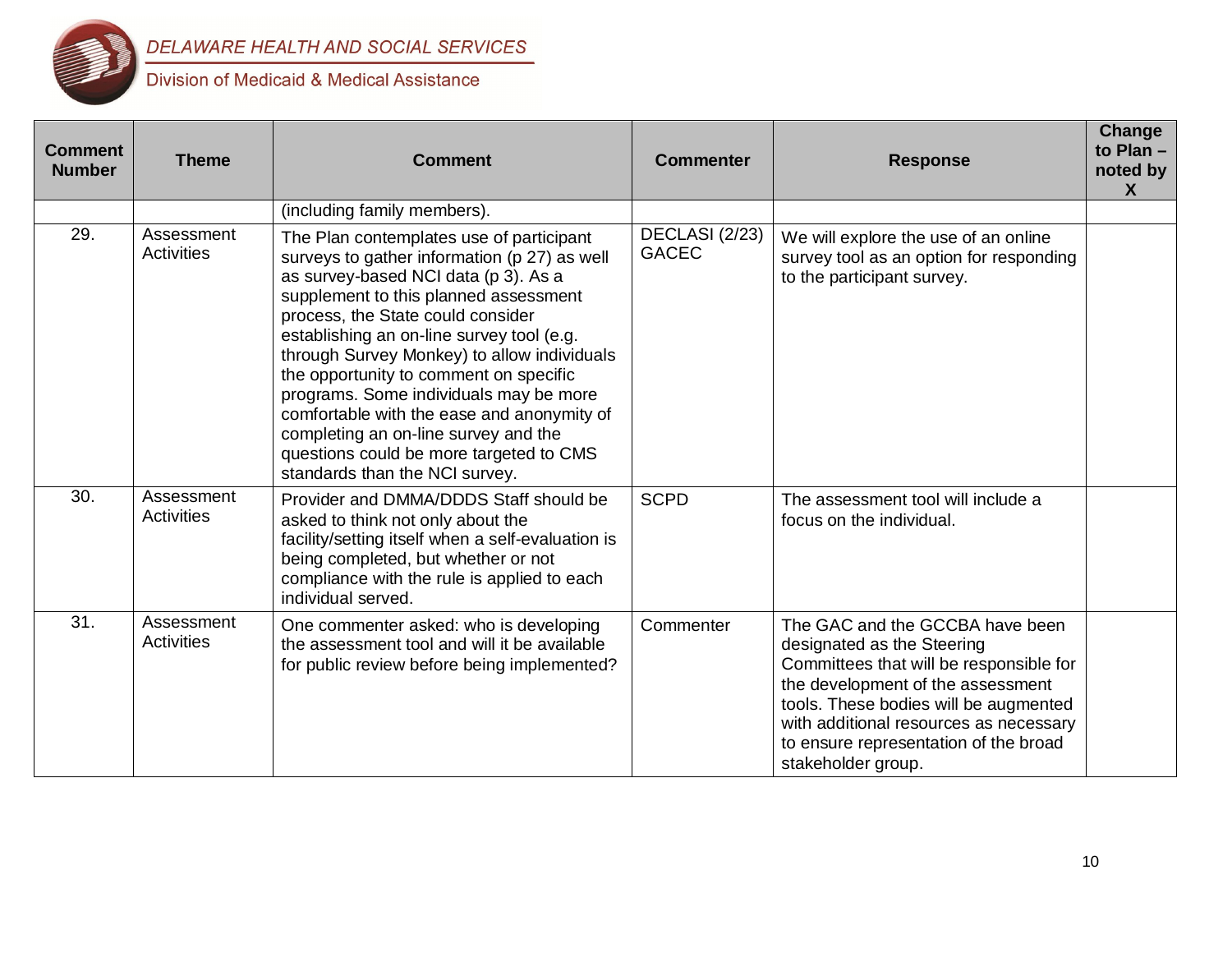

# DELAWARE HEALTH AND SOCIAL SERVICES

| <b>Comment</b><br><b>Number</b> | <b>Theme</b>               | <b>Comment</b>                                                                                                                                                                                                                                                                                                                                                                                                                                                      | <b>Commenter</b>               | <b>Response</b>                                                                                                                                                                                                                                                                                                                                                                                                                                                                                                                     | Change<br>to Plan $-$<br>noted by<br>X |
|---------------------------------|----------------------------|---------------------------------------------------------------------------------------------------------------------------------------------------------------------------------------------------------------------------------------------------------------------------------------------------------------------------------------------------------------------------------------------------------------------------------------------------------------------|--------------------------------|-------------------------------------------------------------------------------------------------------------------------------------------------------------------------------------------------------------------------------------------------------------------------------------------------------------------------------------------------------------------------------------------------------------------------------------------------------------------------------------------------------------------------------------|----------------------------------------|
| 32.                             | Assessment<br>Activities   | There is concern about the process that<br>develops the survey instruments and<br>processes. The Plan could benefit from<br>greater description about the survey<br>instrument and process. As described, the<br>process does not appear to be fully<br>transparent.                                                                                                                                                                                                | <b>State</b><br>Representative | As we move forward to flesh out the<br>details of the survey process, we will<br>we seek broad public input.                                                                                                                                                                                                                                                                                                                                                                                                                        |                                        |
| 33.                             | Availability of<br>Options | Implementation of the Plan should preserve<br>a broad range of choices for housing<br>(including group homes and intentional<br>communities) and employment services<br>(including pre-vocational services such as<br>work-based facilities/sheltered workshops).<br>Many relatives of participants in pre-<br>vocational services related that these<br>settings are safe and provide an important<br>protected environment for participants to<br>develop skills. | Multiple<br><b>Commenters</b>  | We understand and share your<br>commitment to making sure<br>participants are safe, protected, and<br>have the services and supports they<br>need. The Plan will help to identify<br>which of the current services and<br>settings meet the characteristics of<br>HCB settings that can be covered<br>under an HCBS program. Services<br>and settings that do not comply with<br>the Community Rule have an<br>opportunity to engage in remediation<br>to come into compliance with the<br>Community Rule before March 17,<br>2019. |                                        |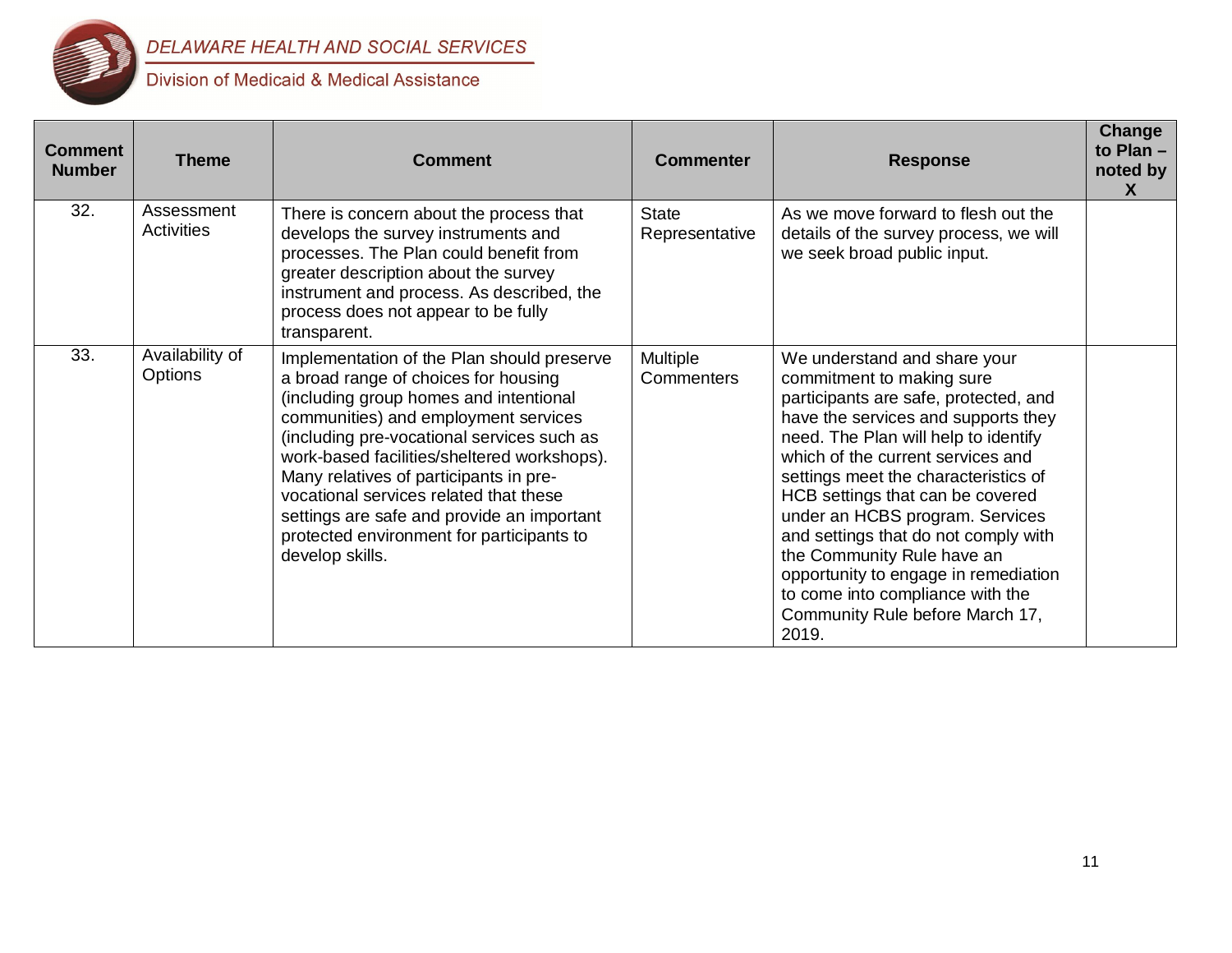

| <b>Comment</b><br><b>Number</b> | <b>Theme</b>               | <b>Comment</b>                                                                                                                                                                                                                                                                                                                                                                                                                                      | <b>Commenter</b>                                | <b>Response</b>                                                                                                                                                                                                                                                                                                                                                               | Change<br>to Plan -<br>noted by<br>X |
|---------------------------------|----------------------------|-----------------------------------------------------------------------------------------------------------------------------------------------------------------------------------------------------------------------------------------------------------------------------------------------------------------------------------------------------------------------------------------------------------------------------------------------------|-------------------------------------------------|-------------------------------------------------------------------------------------------------------------------------------------------------------------------------------------------------------------------------------------------------------------------------------------------------------------------------------------------------------------------------------|--------------------------------------|
| 34.                             | Availability of<br>Options | DMMA should ensure the continued<br>availability of current providers such as<br>Elwyn, KSI and Chimes and the services<br>they provide. Implementation of the Plan<br>should preserve all currently available<br>options.                                                                                                                                                                                                                          | Multiple<br>Commenters<br>Chimes                | The Plan will help to identify which of<br>the current services and settings meet<br>the characteristics of HCB settings that<br>can be covered under an HCBS<br>program. Services and settings that do<br>not comply with the Community Rule<br>have an opportunity to engage in<br>remediation to come into compliance<br>with the Community Rule before March<br>17, 2019. |                                      |
| 35.                             | Availability of<br>Options | The Plan should include language that<br>stipulates the need for all the existing<br>options, and it should also be free of any pre-<br>conceived notions, theories or ideas that<br>would restrict the choices that should be<br>available to all individuals with special needs.<br>New options that enhance or complement<br>the existing options would certainly be<br>welcomed.                                                                | Commenter                                       | The Plan will help to identify which of<br>the current services and settings meet<br>the characteristics of HCB settings that<br>can be covered under an HCBS<br>program. Services and settings that do<br>not comply with the Community Rule<br>have an opportunity to engage in<br>remediation to come into compliance<br>with the Community Rule before March<br>17, 2019. |                                      |
| 36.                             | Availability of<br>Options | Many commenters encouraged Delaware to<br>avoid using a "one-size-fits-all" approach to<br>considering supports and services for people<br>with disabilities. Not all disabilities are the<br>same and not all people with disabilities are<br>the same. What is restrictive for one person<br>is not restrictive for another. Options,<br>including housing options and employment<br>options, need to be based on the needs of<br>the individual. | Multiple<br>Commenters<br>Chimes of<br>Delaware | The Plan will help to identify which of<br>the current services and settings meet<br>the characteristics of HCB settings that<br>can be covered under an HCBS<br>program. Services and settings that do<br>not comply with the Community Rule<br>have an opportunity to engage in<br>remediation to come into compliance<br>with the Community Rule before March<br>17, 2019. |                                      |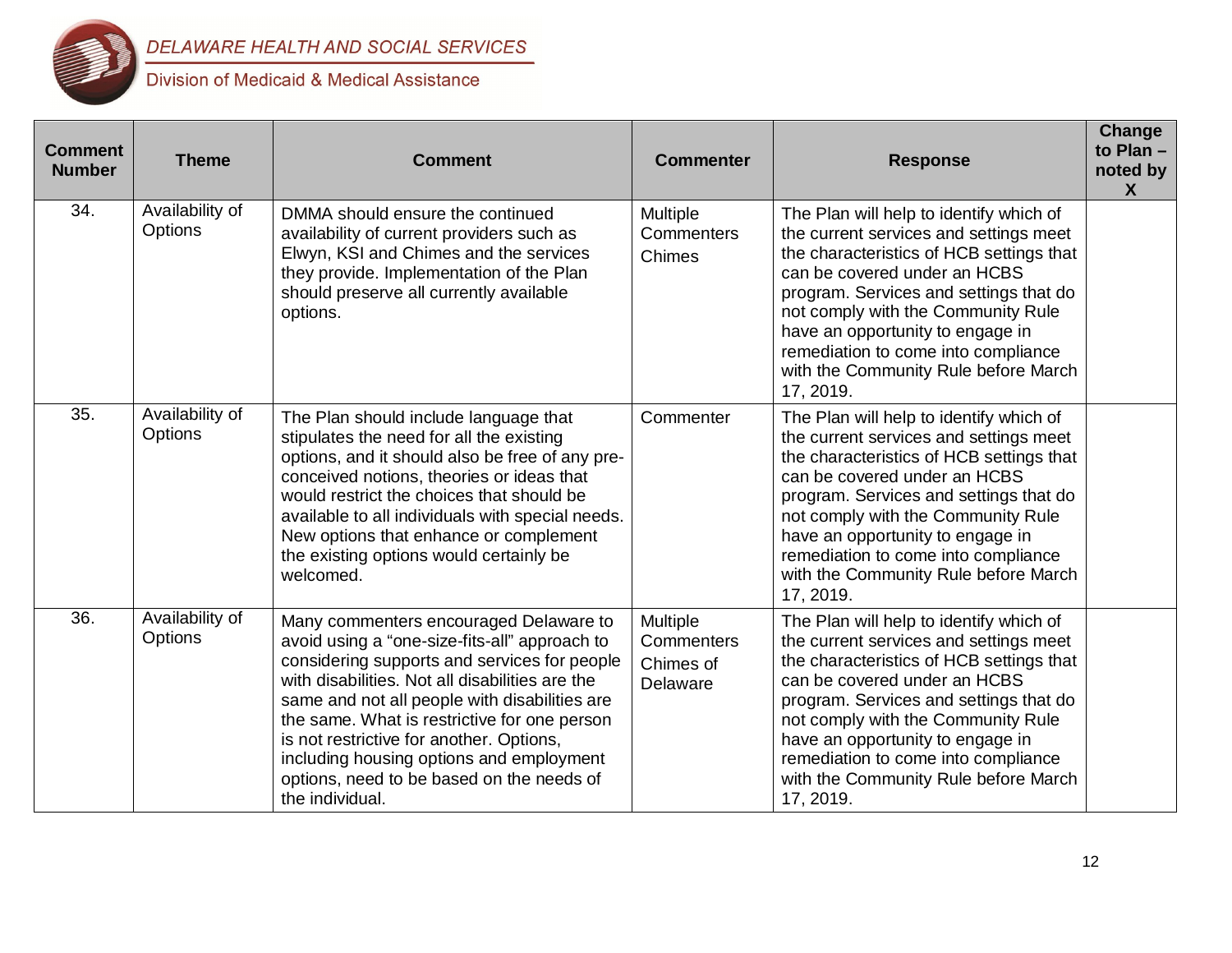

| <b>Comment</b><br><b>Number</b> | <b>Theme</b>               | <b>Comment</b>                                                                                                                                                                                                                                   | <b>Commenter</b>              | <b>Response</b>                                                                                                                                                                                                                                                                                                                                                               | Change<br>to Plan -<br>noted by<br>$\boldsymbol{X}$ |
|---------------------------------|----------------------------|--------------------------------------------------------------------------------------------------------------------------------------------------------------------------------------------------------------------------------------------------|-------------------------------|-------------------------------------------------------------------------------------------------------------------------------------------------------------------------------------------------------------------------------------------------------------------------------------------------------------------------------------------------------------------------------|-----------------------------------------------------|
| 37.                             | Availability of<br>Options | Many relatives described the effect that<br>losing the option of work-based facilities and<br>sheltered workshop would have on their<br>family members.                                                                                          | Multiple<br><b>Commenters</b> | All current recipients of day services<br>will continue to receive day services.<br>How services are delivered may or<br>may not need to be modified based on<br>the outcome of the assessment<br>process. The assessment tool will be<br>developed using CMS guidelines and<br>input from stakeholders.                                                                      |                                                     |
| 38.                             | Availability of<br>Options | Current employment opportunities are limited<br>in areas such as Sussex County.                                                                                                                                                                  | Multiple<br>Commenters        | The Department agrees that<br>employment opportunities need to be<br>expanded across all Delaware<br>counties.                                                                                                                                                                                                                                                                |                                                     |
| 39.                             | Availability of<br>Options | Commenters expressed concerns about<br>limiting group homes to two or three<br>residents per home and limiting the<br>availability of foster family arrangements<br>thereby forcing persons into higher<br>occupancy group homes and apartments. | Multiple<br>Commenters        | The Community Rule does not<br>specifically address the size of the<br>residential settings. The current<br>approved DDDS waiver indicates that<br>waiver residences will house no more<br>than four individuals. Nothing in the<br>new Community Rule requires DDDS<br>to change this.                                                                                       |                                                     |
| 40.                             | Availability of<br>Options | Several commenters disagreed with<br>sheltered workshops and gated communities<br>as viable community options for disabled<br>persons.                                                                                                           | Multiple<br><b>Commenters</b> | The Plan will help to identify which of<br>the current services and settings meet<br>the characteristics of HCB settings that<br>can be covered under an HCBS<br>program. Services and settings that do<br>not comply with the Community Rule<br>have an opportunity to engage in<br>remediation to come into compliance<br>with the Community Rule before March<br>17, 2019. |                                                     |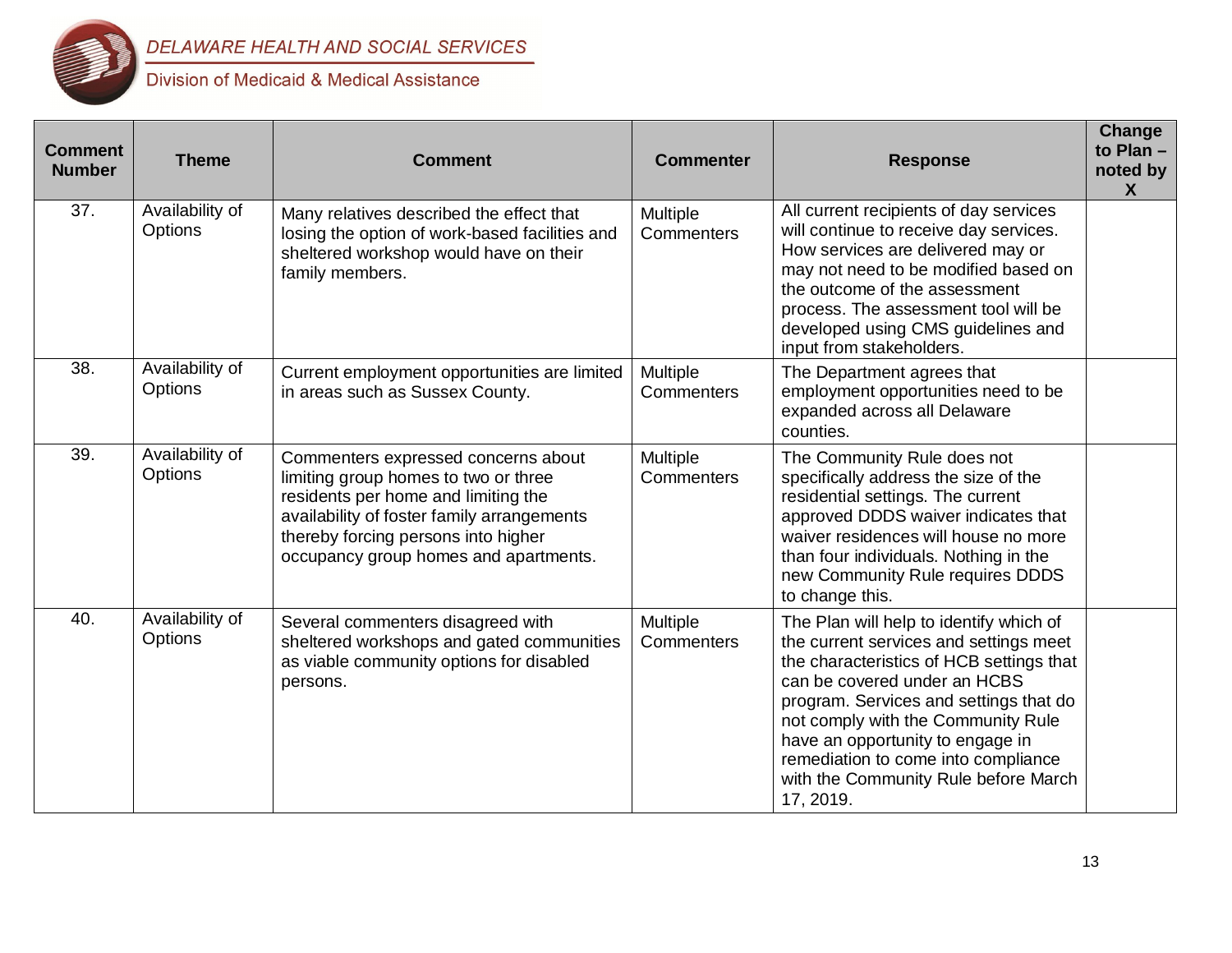

| <b>Comment</b><br><b>Number</b> | <b>Theme</b>                      | <b>Comment</b>                                                                                                                                                                                                                                                               | <b>Commenter</b> | <b>Response</b>                                                                                                                                                                                                                                                                                                                                                              | Change<br>to Plan $-$<br>noted by<br>X |
|---------------------------------|-----------------------------------|------------------------------------------------------------------------------------------------------------------------------------------------------------------------------------------------------------------------------------------------------------------------------|------------------|------------------------------------------------------------------------------------------------------------------------------------------------------------------------------------------------------------------------------------------------------------------------------------------------------------------------------------------------------------------------------|----------------------------------------|
| 41.                             | Availability of<br><b>Options</b> | Programs should not mandate a disabled to<br>non-disabled ratio of participants and should<br>allow for the full range of vocational services<br>that currently exists, including facility-based<br>prevocational programming and supported<br>employment.                   | Commenter        | The Plan will help to identify which of<br>the current services and settings meet<br>the characteristics of HCB setting that<br>can be covered under an HCBS<br>program. Services and settings that do<br>not comply with the Community Rule<br>have an opportunity to engage in<br>remediation to come into compliance<br>with the Community Rule before March<br>17, 2019. |                                        |
| 42.                             | Availability of<br><b>Options</b> | Integrated, safe, accessible and affordable<br>disability housing is a challenge in Delaware<br>with limited options for choice. Private and<br>public partnerships for housing options must<br>be encouraged and embraced and not<br>diminished or discouraged in Delaware. | Commenter        | The Department will continue to<br>maintain and expand its partnerships<br>with its housing providers. The Plan<br>will assist in identifying settings that<br>meet the characteristics of HCB<br>settings that can be covered under<br>HCBS programs. The assessment will<br>provide guidelines to housing partners.                                                        |                                        |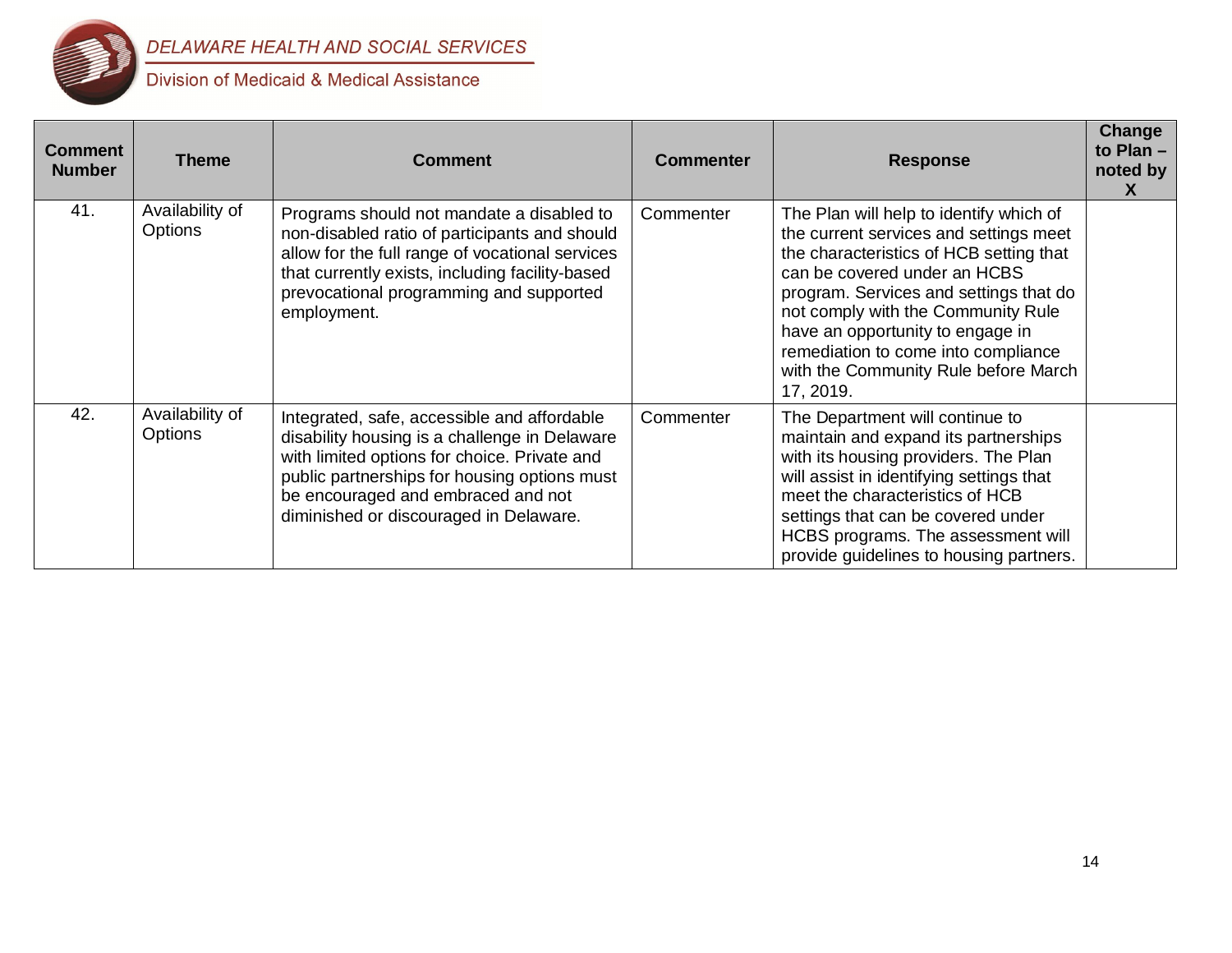

| <b>Comment</b><br><b>Number</b> | <b>Theme</b>                      | <b>Comment</b>                                                                                                                                                                                                                                                                                                                                                                                                                                                                                                                                                           | <b>Commenter</b>               | <b>Response</b>                                                                                                                                                                                                                                                                                                                                                                                                                                                                                                                                                                                                                                          | Change<br>to Plan -<br>noted by<br>$\mathsf{X}$ |
|---------------------------------|-----------------------------------|--------------------------------------------------------------------------------------------------------------------------------------------------------------------------------------------------------------------------------------------------------------------------------------------------------------------------------------------------------------------------------------------------------------------------------------------------------------------------------------------------------------------------------------------------------------------------|--------------------------------|----------------------------------------------------------------------------------------------------------------------------------------------------------------------------------------------------------------------------------------------------------------------------------------------------------------------------------------------------------------------------------------------------------------------------------------------------------------------------------------------------------------------------------------------------------------------------------------------------------------------------------------------------------|-------------------------------------------------|
| 43.                             | Availability of<br><b>Options</b> | There is concern that some existing<br>programs, such as group homes with four or<br>more residents, and sheltered workshops,<br>would be prohibited until the new 2019<br>federal guidelines. You indicated in your<br>emailed statement that 'the Rule does not<br>require any of those changes.' Can you<br>ensure that this assurance is also contained<br>prominently in the Transition Plan?                                                                                                                                                                       | <b>State</b><br>Representative | The current DDDS waiver allows for<br>group homes of four or less<br>individuals. The Plan will not alter the<br>approved capacity. The Plan<br>assessment will evaluate the<br>experiences of the individuals in those<br>group home settings. Pre- vocational<br>services provided in a sheltered<br>workshop setting will be evaluated by<br>the Plan assessment to measure<br>compliance with the HCB settings that<br>can be covered under the HCBS<br>program. Services and setting that do<br>not comply with the Rule will have the<br>opportunity to engage in remediation<br>to come into compliance with the Rule<br>prior to March 17, 2019. |                                                 |
| 44.                             | Availability of<br><b>Options</b> | There is a concern as to whether 1) all<br>existing options will be permitted, that 2)<br>dollars will follow the client, and 3) the client<br>(and/or family) will have a role in selecting<br>which option the client obtains, rather than to<br>have 'the system' make that selection on<br>their behalf. If these overriding goals are also<br>goals of DDDS, perhaps it would be helpful<br>to share them (or perhaps other, similar<br>overarching goals) near the front of the<br>transition plan, to allay the anxiety that<br>several parties are experiencing. | <b>State</b><br>Representative | Person centered planning is the basis<br>for all HCB services, allowing the<br>individuals and their family to choose<br>their services. HCBS funds are<br>individually allocated and the person<br>chooses what services meet the needs<br>defined in their plan.                                                                                                                                                                                                                                                                                                                                                                                       |                                                 |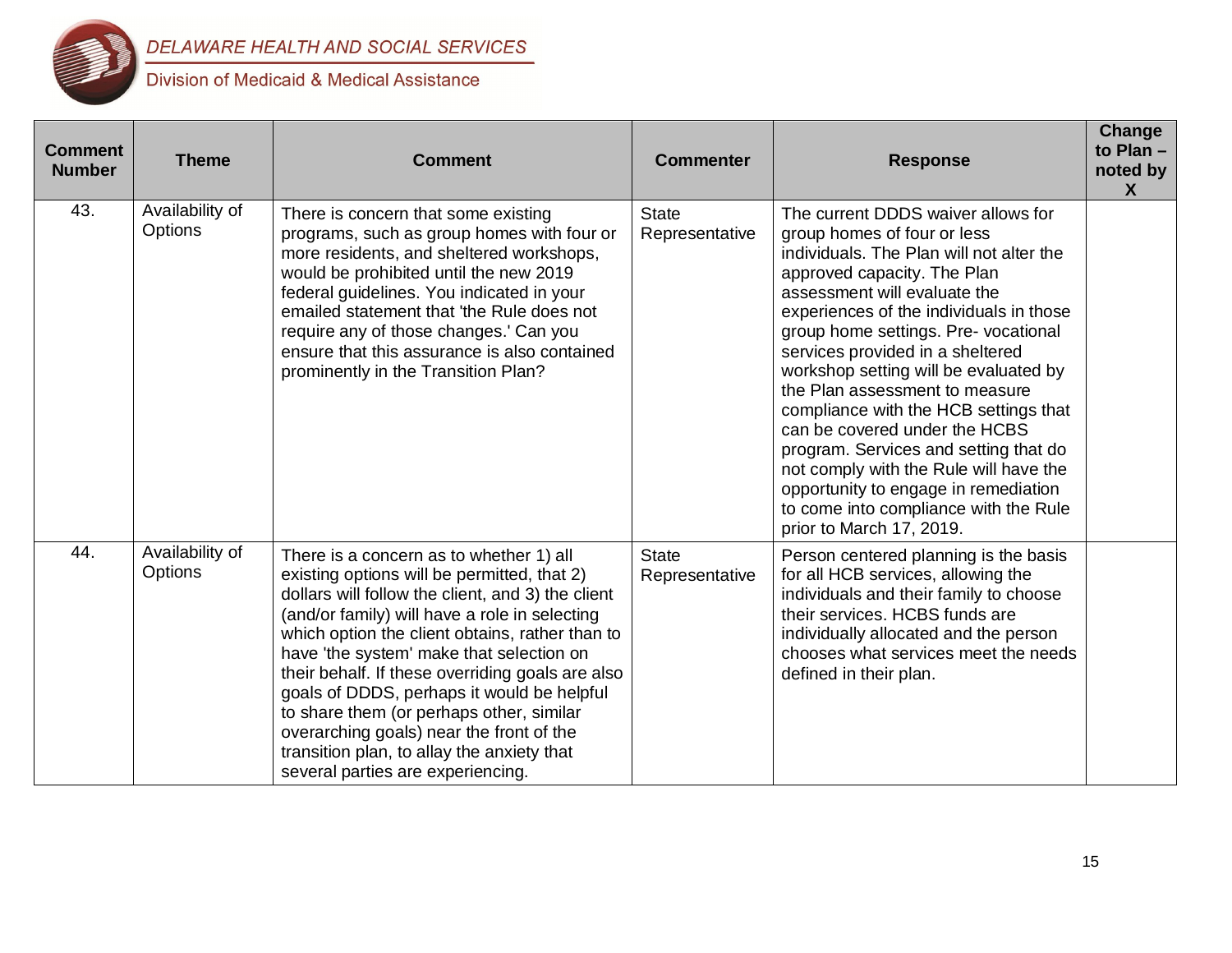

| <b>Comment</b><br><b>Number</b> | <b>Theme</b>                                   | <b>Comment</b>                                                                                                                                                                                                                                                                                                                                                                                                                                                                                                                                                  | <b>Commenter</b>                                                            | <b>Response</b>                                                                                                                                                                                                                                                                                                                      | Change<br>to Plan -<br>noted by<br>X |
|---------------------------------|------------------------------------------------|-----------------------------------------------------------------------------------------------------------------------------------------------------------------------------------------------------------------------------------------------------------------------------------------------------------------------------------------------------------------------------------------------------------------------------------------------------------------------------------------------------------------------------------------------------------------|-----------------------------------------------------------------------------|--------------------------------------------------------------------------------------------------------------------------------------------------------------------------------------------------------------------------------------------------------------------------------------------------------------------------------------|--------------------------------------|
| 45.                             | Availability of<br>Options                     | There is concern that DDDS could curtail<br>existing programs in advance of the 1019<br>deadline, and this is worrisome. Could the<br>Plan be clear regarding what kind of<br>changes, if any, would be 'on the table' prior<br>to the 3/17/2019 federal deadline?                                                                                                                                                                                                                                                                                              | <b>State</b><br>Representative                                              | No services will be curtailed in<br>advance of 10/19. If services are<br>assessed and are found not be in<br>compliance with the Rule, then they<br>will have opportunity to come into<br>compliance.                                                                                                                                |                                      |
| 46.                             | Availability of<br>Options                     | There is not a discussion of how Delaware<br>will ensure that individuals have a choice of<br>"non-disability specific" setting and private<br>units. Delaware should evaluate its current<br>capacity of non-disability specific settings<br>and develop a plan to increase capacity.<br>Current community services are very<br>segregated in Delaware and the lack of<br>capacity of non-disability specific settings is<br>particularly acute for non-residential<br>services, where the majority of Delaware's<br>current settings are disability specific. | Commenter<br>Developmental<br><b>Disabilities</b><br>Council<br><b>SCPD</b> | Choice of non-disability settings is an<br>inherent part of the person-centered<br>planning process. This is one of the<br>components of the Community Rule<br>that will be reviewed as part of the<br>assessment of State laws, regulations<br>and policies as well as provider<br>practices regarding person-centered<br>planning. |                                      |
| 47.                             | Barriers to<br>Community<br>Integration        | Many commenters described the challenges<br>to community integration that they currently<br>face, including the lack of handicapped<br>parking spaces, lack of handicap-accessible<br>and barriers due to transportation.                                                                                                                                                                                                                                                                                                                                       | Multiple<br>Commenters                                                      | We acknowledge this comment.                                                                                                                                                                                                                                                                                                         |                                      |
| 48.                             | <b>Barriers</b> to<br>Community<br>Integration | Time limits for employment should not be<br>included in the Plan in order to facilitate<br>successful job placements.                                                                                                                                                                                                                                                                                                                                                                                                                                           | Multiple<br>Commenters                                                      | If we understand the comment<br>correctly, there are no time limits<br>currently included in the Plan<br>associated with time limits for<br>employment.                                                                                                                                                                              |                                      |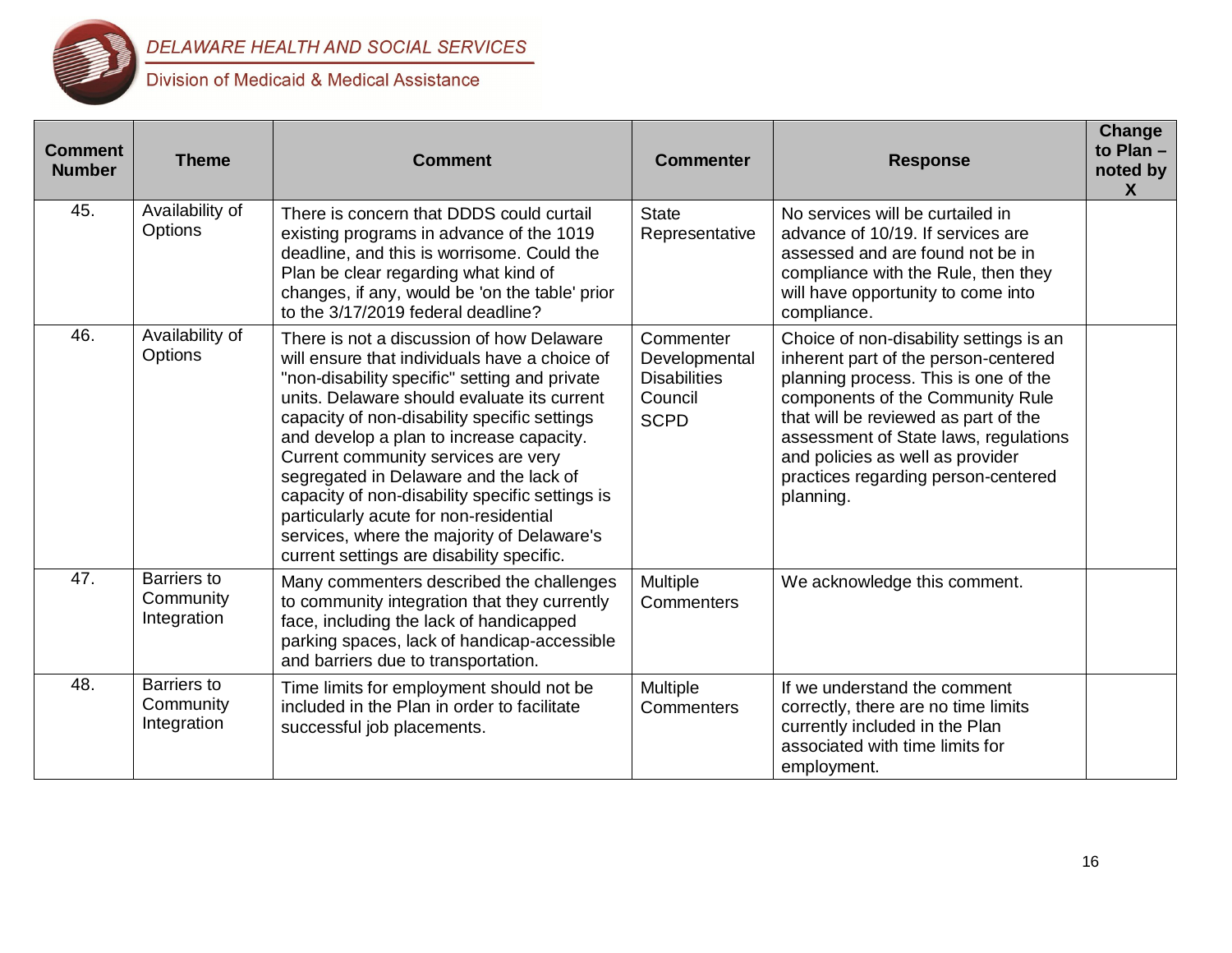

| <b>Comment</b><br><b>Number</b> | <b>Theme</b>                              | <b>Comment</b>                                                                                                                                                                                          | <b>Commenter</b>       | <b>Response</b>                                                                                                                                                                                                                                                                                                                                                               | Change<br>to Plan -<br>noted by<br>$\boldsymbol{X}$ |
|---------------------------------|-------------------------------------------|---------------------------------------------------------------------------------------------------------------------------------------------------------------------------------------------------------|------------------------|-------------------------------------------------------------------------------------------------------------------------------------------------------------------------------------------------------------------------------------------------------------------------------------------------------------------------------------------------------------------------------|-----------------------------------------------------|
| 49.                             | Characteristics<br>of Work<br>Environment | The Plan should include a provision that<br>each work environment is safe for the<br>particular needs of mentally challenged<br>individuals. Work environments should be<br>structured and stress-free. | Commenter              | The Plan will help to identify which of<br>the current services and settings meet<br>the characteristics of HCB settings that<br>can be covered under an HCBS<br>program. Services and settings that do<br>not comply with the Community Rule<br>have an opportunity to engage in<br>remediation to come into compliance<br>with the Community Rule before March<br>17, 2019. |                                                     |
| 50.                             | Characteristics<br>of Work<br>Environment | Remuneration for work performed should be<br>fair, but does not need to be minimum wage.                                                                                                                | Commenter              | The Plan evaluates settings not sub<br>minimum wage.                                                                                                                                                                                                                                                                                                                          |                                                     |
| 51.                             | Characteristics<br>of Work<br>Environment | Commenters stressed the importance of<br>training supervisors and staff in relating to<br>persons with disabilities.                                                                                    | Multiple<br>Commenters | Department agrees with the comment.                                                                                                                                                                                                                                                                                                                                           |                                                     |
| 52.                             | Characteristics<br>of Work<br>Environment | The Plan should include a provision giving<br>persons with disabilities the option to work<br>with other disabled individuals.                                                                          | Commenter              | The Plan will help to identify which of<br>the current services and settings meet<br>the characteristics of HCB settings that<br>can be covered under an HCBS<br>program. Services and settings that do<br>not comply with the Community Rule<br>have an opportunity to engage in<br>remediation to come into compliance<br>with the Community Rule before March<br>17, 2019. |                                                     |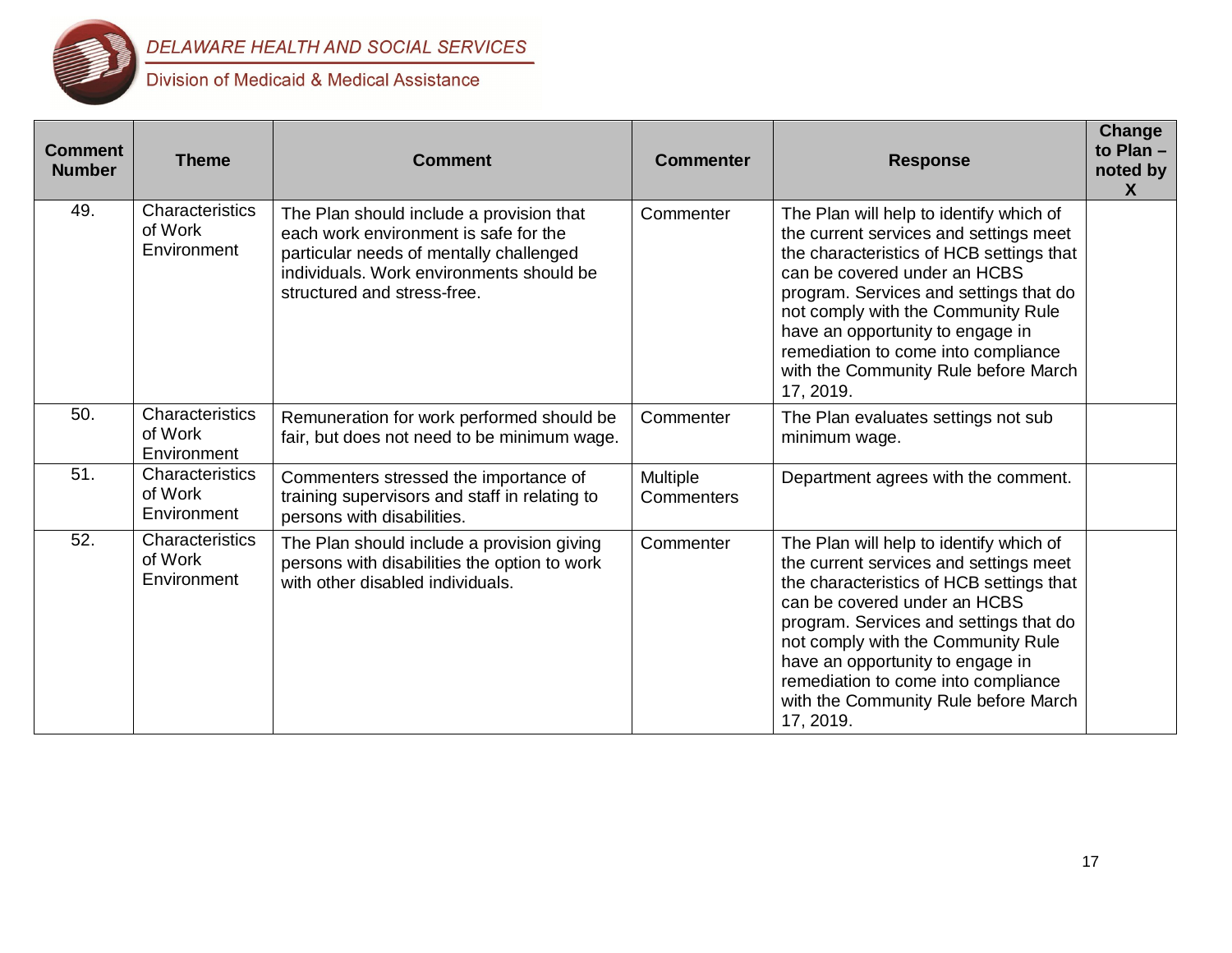

| <b>Comment</b><br><b>Number</b> | <b>Theme</b>                              | <b>Comment</b>                                                                                                                                                                                                                                                                                                            | <b>Commenter</b>               | <b>Response</b>                                                                                                                                                                                                                                                                                                                                                               | Change<br>to Plan -<br>noted by<br>$\boldsymbol{X}$ |
|---------------------------------|-------------------------------------------|---------------------------------------------------------------------------------------------------------------------------------------------------------------------------------------------------------------------------------------------------------------------------------------------------------------------------|--------------------------------|-------------------------------------------------------------------------------------------------------------------------------------------------------------------------------------------------------------------------------------------------------------------------------------------------------------------------------------------------------------------------------|-----------------------------------------------------|
| 53.                             | Characteristics<br>of Work<br>Environment | The Plan should include a provision for<br>disabled individuals at any skill level to start<br>in a program and work up to a less restrictive<br>environment.                                                                                                                                                             | Commenter                      | By definition, prevocational service is<br>designed to meet the needs of<br>individuals who may not be ready for<br>competitive employment but who have<br>competitive employment as their goal.<br>There is no plan to remove this service<br>from the DDDS waiver.                                                                                                          |                                                     |
| 54.                             | Close of Public<br>Comment<br>Period      | The advertised time period for public<br>comment does not meet the federal<br>standard. CMS requires "at least a 30-day<br>public notice and comment period" [42<br>C.F.R. §441.710(a)(l); 79 Fed Reg. 3033<br>(January 16, 2014]. In contrast, comments<br>on the Plan must be received by 4:30p.m. on<br>March 6, 2015. | DECLASI (2/10)<br><b>GACEC</b> | The end of the public comment period<br>was revised to March 9, 2015.                                                                                                                                                                                                                                                                                                         |                                                     |
| 55.                             | <b>Incentives</b>                         | The Plan should be business friendly and<br>should provide incentives to businesses to<br>hire individuals with disabilities.                                                                                                                                                                                             | Commenter                      | The Plan will help to identify which of<br>the current services and settings meet<br>the characteristics of HCB settings that<br>can be covered under an HCBS<br>program. Services and settings that do<br>not comply with the Community Rule<br>have an opportunity to engage in<br>remediation to come into compliance<br>with the Community Rule before March<br>17, 2019. |                                                     |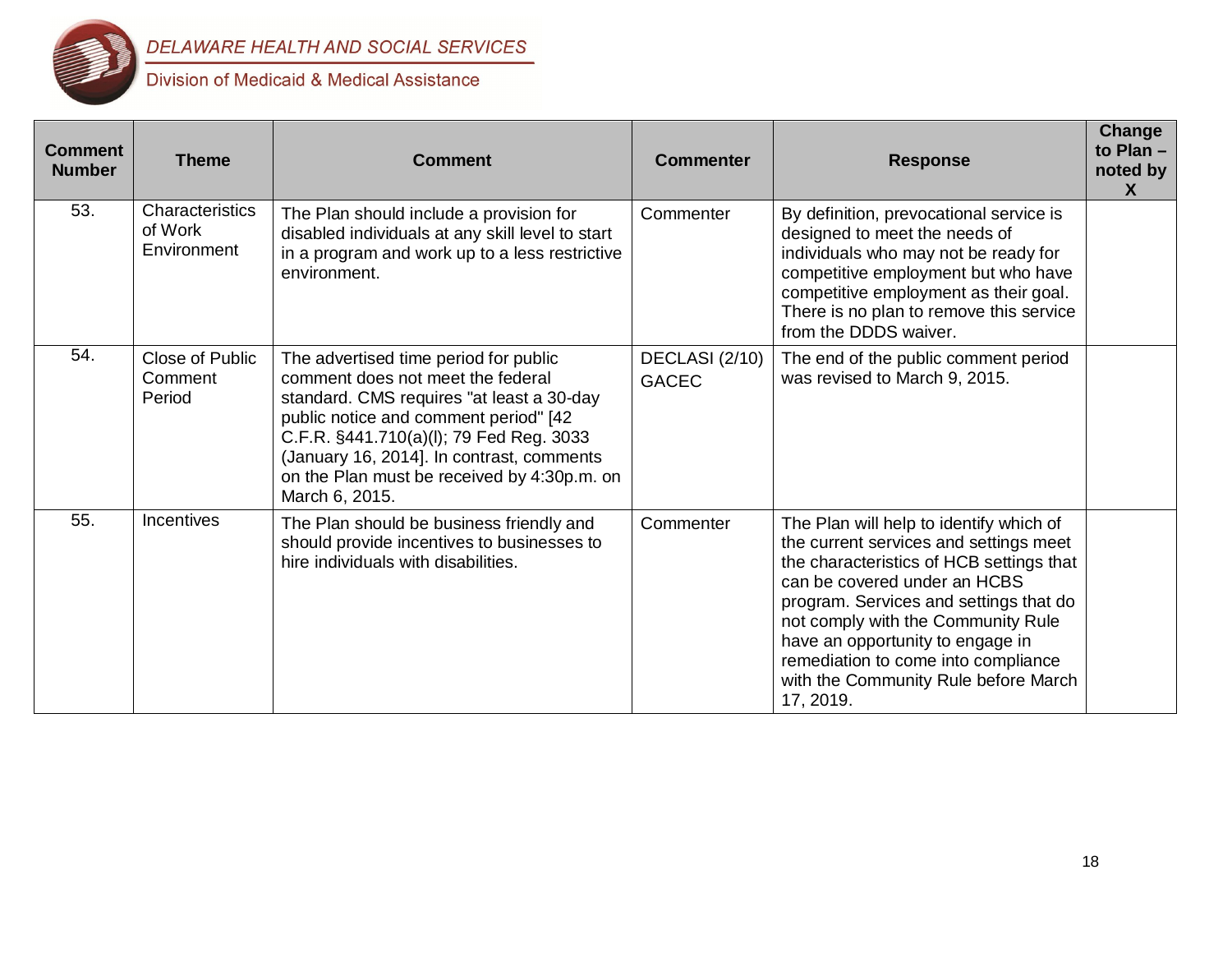

| <b>Comment</b><br><b>Number</b> | <b>Theme</b>                                        | <b>Comment</b>                                                                                                                                                                                                                                                                                                                                                                                                                                                                                                                                                                                                                                    | <b>Commenter</b>                                | <b>Response</b>                                                                                                                                                                                                                                                                                                                                                                                                                                                                                                      | Change<br>to Plan $-$<br>noted by<br>X |
|---------------------------------|-----------------------------------------------------|---------------------------------------------------------------------------------------------------------------------------------------------------------------------------------------------------------------------------------------------------------------------------------------------------------------------------------------------------------------------------------------------------------------------------------------------------------------------------------------------------------------------------------------------------------------------------------------------------------------------------------------------------|-------------------------------------------------|----------------------------------------------------------------------------------------------------------------------------------------------------------------------------------------------------------------------------------------------------------------------------------------------------------------------------------------------------------------------------------------------------------------------------------------------------------------------------------------------------------------------|----------------------------------------|
| 56.                             | Increase<br>Capacity for<br>Community<br>Employment | We encourage the State to increase capacity<br>for community employment. The Plan does<br>not really address increasing capacity in any<br>creative way. New York has ceased new<br>admissions to sheltered workshops. It<br>created a tax credit for employers to hire<br>persons with developmental disabilities who<br>are either unemployed or working in<br>sheltered workshops. The State has to<br>assume a higher percentage of individuals<br>with developmental disabilities will qualify for<br>integrated employment. It needs to expand<br>capacity/incentives so employers hire them.<br>This needs to be incorporated in the Plan. | Developmental<br><b>Disabilities</b><br>Council | The Department agrees with the<br>comment.                                                                                                                                                                                                                                                                                                                                                                                                                                                                           |                                        |
| 57.                             | Increase<br>Capacity for<br>Community<br>Employment | Reduce the economic uncertainty for service<br>providers in order to encourage innovation<br>and investment to further improve quality and<br>increase capacity of services. By recognizing<br>that one service model does not fit all, insist<br>that DDDS work with providers to create<br>programs that can be tailored to meet<br>individuals' needs.                                                                                                                                                                                                                                                                                         | Commenter                                       | The Plan will help to identify which of<br>the current services and settings meet<br>the characteristics of HCB setting that<br>can be covered under an HCBS<br>program. Services and settings that do<br>not comply with the Community Rule<br>have an opportunity to engage in<br>remediation to come into compliance<br>with the Community Rule before March<br>17, 2019. The Department will work<br>with all providers to develop<br>transition/remediation plans, including<br>investment in quality outcomes. |                                        |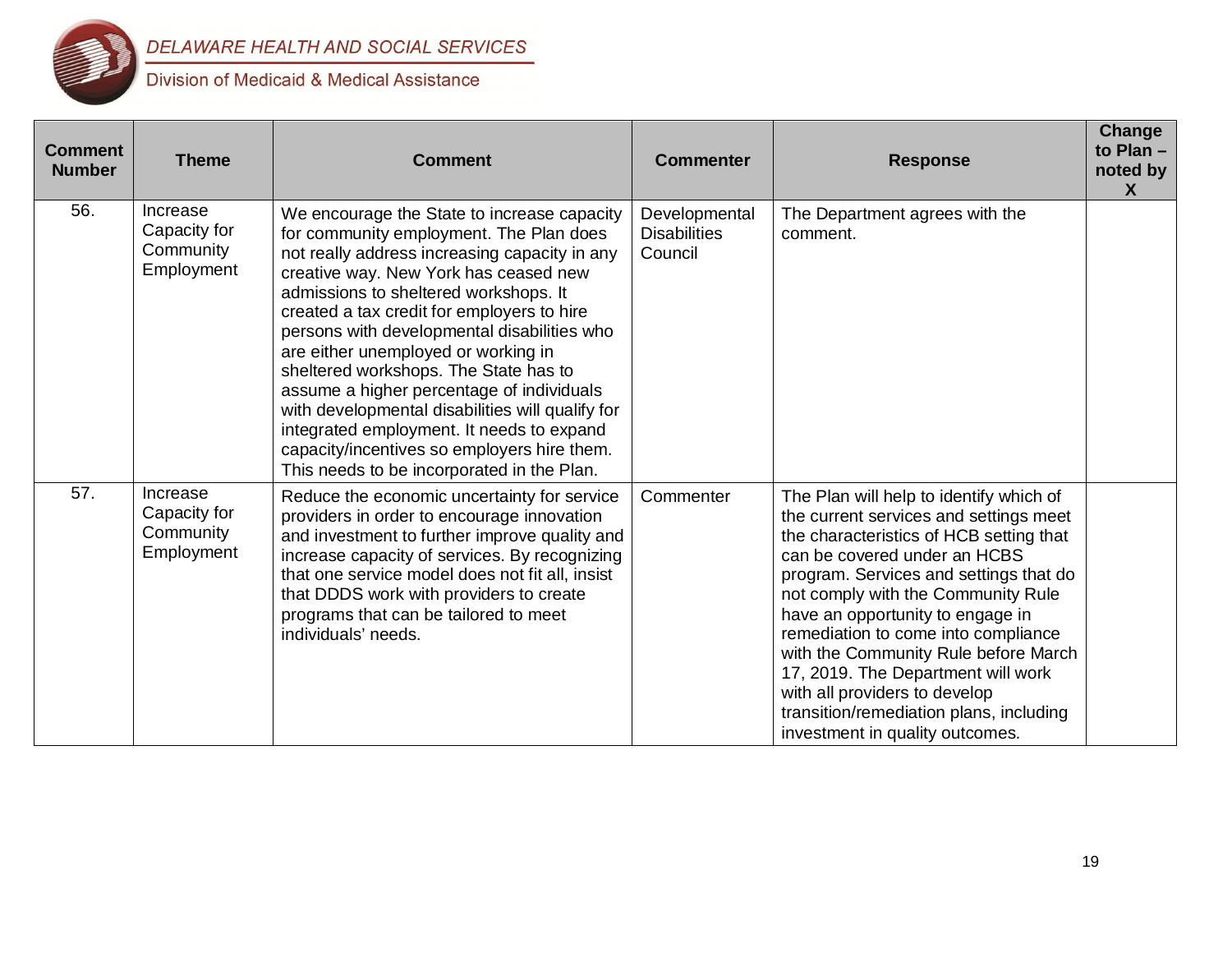

| <b>Comment</b><br><b>Number</b> | <b>Theme</b>   | <b>Comment</b>                                                                                                                                                                                                                                                                                                                                                                                                                                                                                                        | <b>Commenter</b>               | <b>Response</b>                                                                                                                                                                                                  | <b>Change</b><br>to Plan $-$<br>noted by<br>X |
|---------------------------------|----------------|-----------------------------------------------------------------------------------------------------------------------------------------------------------------------------------------------------------------------------------------------------------------------------------------------------------------------------------------------------------------------------------------------------------------------------------------------------------------------------------------------------------------------|--------------------------------|------------------------------------------------------------------------------------------------------------------------------------------------------------------------------------------------------------------|-----------------------------------------------|
| 58.                             | Oversight Body | A few commenters recommended adding the<br>State Council for Persons with Disabilities to<br>the "team". It is a State agency charged with<br>reviewing "all State policies, plans, programs<br>concerning persons with<br>disabilitiesconducted or assistedby State<br>departments' and making "recommendations<br>to all State departmentsrespecting ways<br>to improve the administration of services for<br>persons with disabilities and for facilitating<br>the implementation of new or expanded<br>programs." | DECLASI (2/10)<br><b>GACEC</b> | DMMA agrees to take a look at the<br>composition of the oversight body and<br>add members as needed. We will also<br>consider smaller work groups.                                                               |                                               |
| 59.                             | Oversight Body | The Plan (p. 8) mentions that the "oversight<br>body" will meet "regularly". This is unduly<br>obtuse. It would be preferable to at least<br>include a minimum schedule (e.g. quarterly;<br>monthly).                                                                                                                                                                                                                                                                                                                 | DECLASI (2/10)<br><b>GACEC</b> | We agree with this comment and will<br>modify the Plan to note that the<br>advisory council will meet, at a<br>minimum, monthly, but will meet more<br>frequently if necessary depending on<br>the task at hand. | $\times$                                      |
| 60.                             | Oversight Body | The references to "Governor's Advisory<br>Council" (p. 10) and "GAC" (seriatim) are not<br>appropriate. The current statute (29 Del.C.<br>§7910) refers to the "Advisory Council to the<br>Division of Developmental Disabilities<br>Services".                                                                                                                                                                                                                                                                       | DECLASI (2/10)<br><b>GACEC</b> | We agree with this comment and will<br>make the necessary modifications to<br>the Plan.                                                                                                                          | $\sf X$                                       |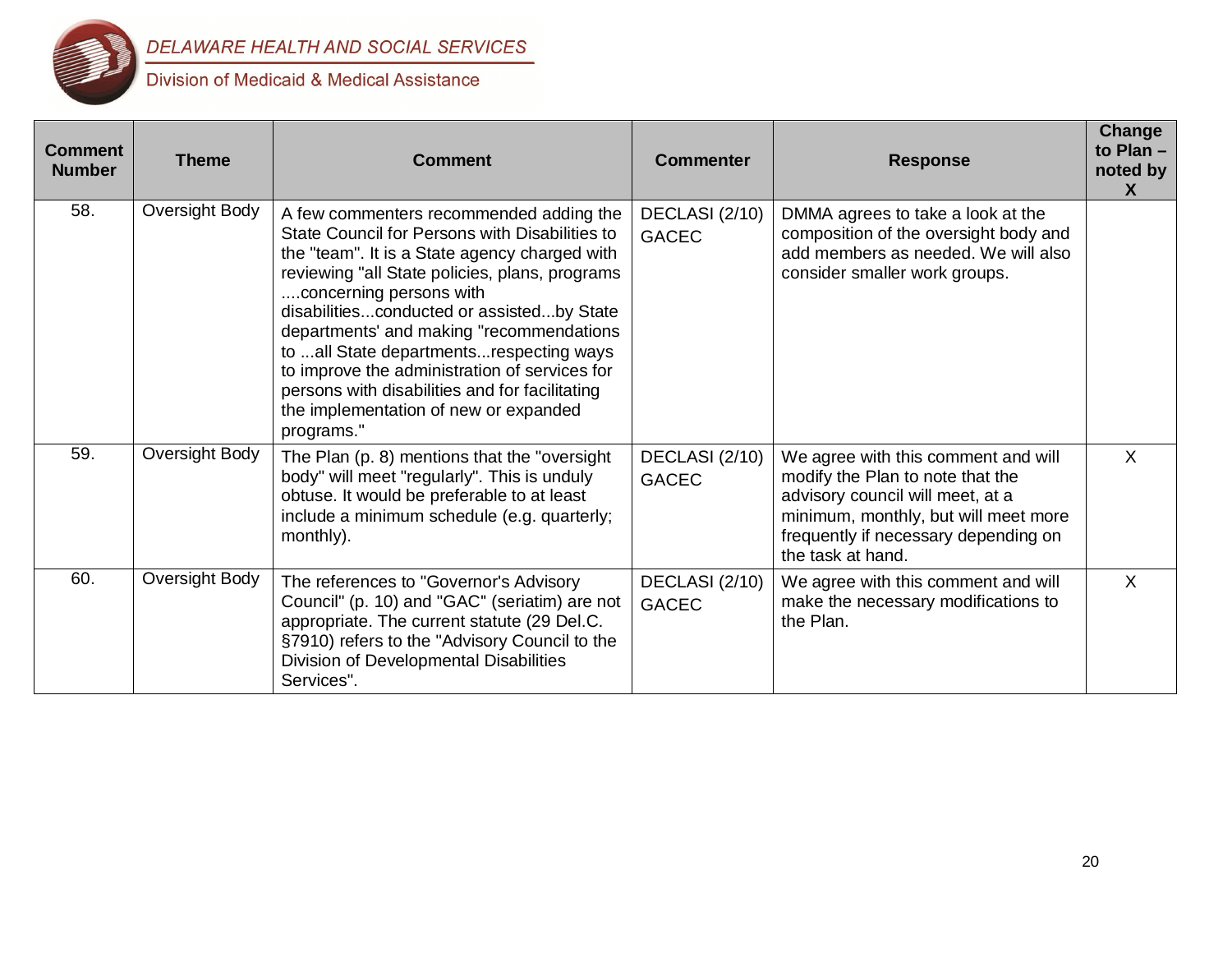

| <b>Comment</b><br><b>Number</b> | <b>Theme</b>   | <b>Comment</b>                                                                                                                                                                                                                                                                                                                                                                                                    | <b>Commenter</b>               | <b>Response</b>                                                                                                                                                                                                                                                                                          | Change<br>to Plan $-$<br>noted by<br>X |
|---------------------------------|----------------|-------------------------------------------------------------------------------------------------------------------------------------------------------------------------------------------------------------------------------------------------------------------------------------------------------------------------------------------------------------------------------------------------------------------|--------------------------------|----------------------------------------------------------------------------------------------------------------------------------------------------------------------------------------------------------------------------------------------------------------------------------------------------------|----------------------------------------|
| 61.                             | Oversight Body | On p. 17, last entry, the reference to<br>"charter" is odd. Councils do not create<br>"charters". The deadline (March 17, 2015) to<br>develop the operational standards is also too<br>short.                                                                                                                                                                                                                     | DECLASI (2/10)<br><b>GACEC</b> | Because the Plan is requesting the<br>GAC to perform a role that is specific<br>and time-limited and is somewhat<br>different than what it is supposed to do<br>under Title 29 of the Delaware Code,<br>we felt that it was important to define<br>that role via a Charter or other similar<br>document. |                                        |
| 62.                             | Oversight Body | On p. 25, the State identifies the Governor's<br>Commission on Community-Based<br>Alternatives for Individuals with Disabilities<br>as the primary stakeholder group to inform<br>the decision-making regarding assessments.<br>The Commission meets infrequently.<br>Moreover, there is no "end date" for<br>confirming the Commission's role as the<br>advisory body for the assessment process<br>(pp. 31-32). | DECLASI (2/10)<br><b>GACEC</b> | We agree with this comment. DMMA<br>will discuss with the Commission the<br>importance of their role in<br>implementing the Plan and the need to<br>meet more frequently. 2/23 is intended<br>to serve as the start and end date for<br>this task and will modify the Plan to<br>note this date.         | $\mathsf{X}$                           |
| 63.                             | Oversight Body | On p. 32, the reference to the Commission<br>creation of a "charter" is odd. A Commission<br>does not create a "charter".                                                                                                                                                                                                                                                                                         | DECLASI (2/10)<br><b>GACEC</b> | Because the Plan is requesting the<br>Commission to perform a role that is<br>specific and time-limited and is<br>somewhat different than what it is<br>supposed to do under Executive Order<br>50, we felt that it was important to<br>define that role via a Charter or other<br>similar document.     |                                        |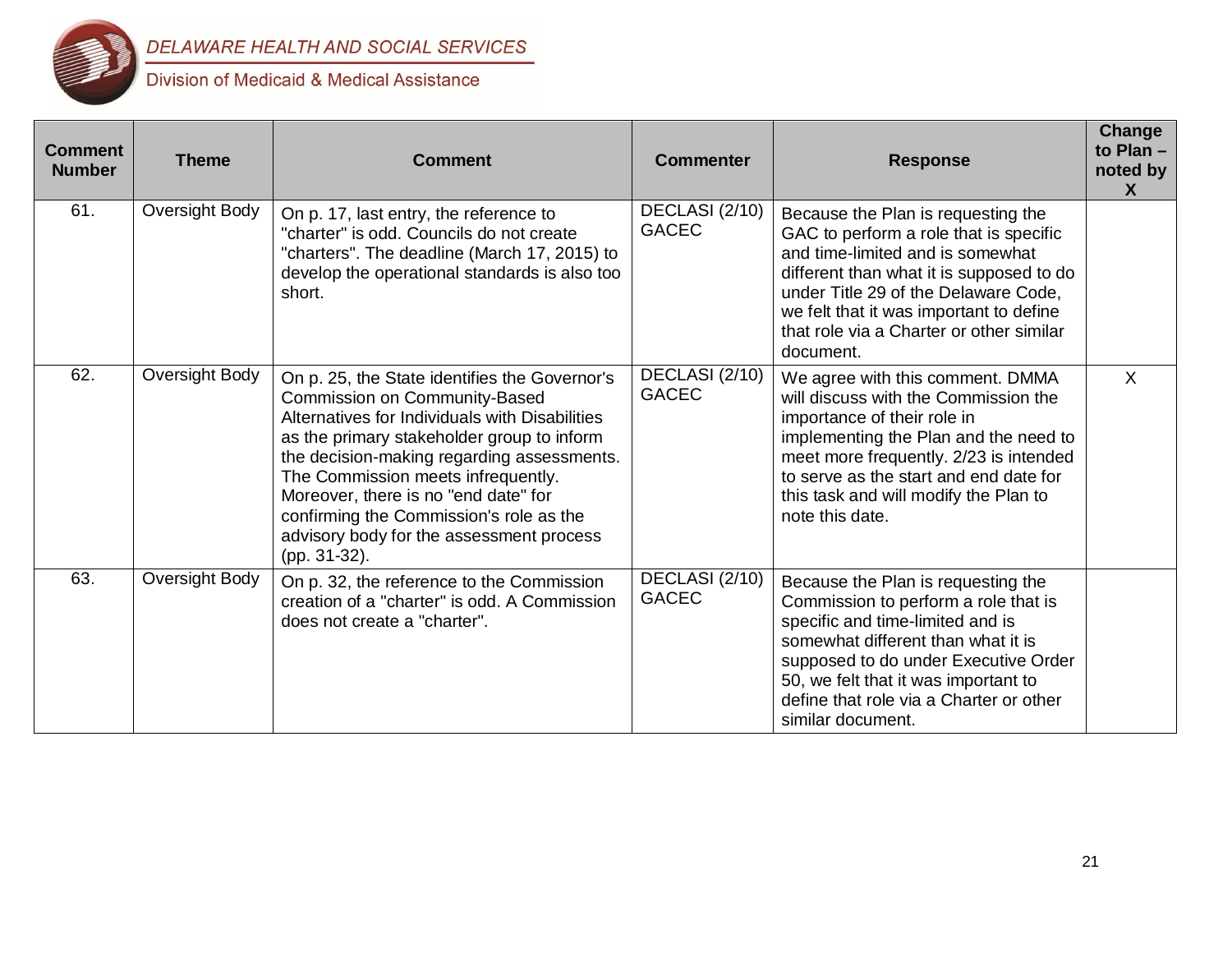

| <b>Comment</b><br><b>Number</b> | <b>Theme</b>   | Comment                                                                                                                                                                                                                                                                                                                                                                                                                                                                                                                                                                                                                                                                                                                                                                                                                                                                                                                                                                                                                                                                                                                              | <b>Commenter</b> | <b>Response</b>                                                                                                                                                                                                         | <b>Change</b><br>to Plan -<br>noted by<br>$\mathsf{X}$ |
|---------------------------------|----------------|--------------------------------------------------------------------------------------------------------------------------------------------------------------------------------------------------------------------------------------------------------------------------------------------------------------------------------------------------------------------------------------------------------------------------------------------------------------------------------------------------------------------------------------------------------------------------------------------------------------------------------------------------------------------------------------------------------------------------------------------------------------------------------------------------------------------------------------------------------------------------------------------------------------------------------------------------------------------------------------------------------------------------------------------------------------------------------------------------------------------------------------|------------------|-------------------------------------------------------------------------------------------------------------------------------------------------------------------------------------------------------------------------|--------------------------------------------------------|
| 64.                             | Oversight Body | The Division of Developmental Disabilities<br>Services (DDDS) should ensure that the<br>Governor's Advisory Council to DDDS and<br>its subgroups, which have been set up to<br>implement the Transition Plan, continue to<br>be as representative of all stakeholders<br>within the DDDS system as the Focus Group<br>process was. To do so, we recommend<br>including additional family members of<br>individuals with the most challenging support<br>needs currently served in center-based<br>settings. We believe that Delaware's citizens<br>should be proud of the separate aids,<br>benefits, or services that have been<br>developed to serve those individuals who<br>truly need them, as determined through a<br>person-centered planning process. That is<br>why we want to make sure that the<br>discussions in the planning groups don't rule<br>out any of these options strictly on the basis<br>of the "Settings that Isolate" guidance posted<br>on the CMS website, which has a completely<br>different emphasis than the guidance on<br>non-residential services that was issued by<br>CMS on December 15, 2014. | <b>DelARF</b>    | It is DDDS's intention to encourage the<br>GAC to create subgroups that include<br>family members who represent the<br>varying support needs of people within<br>the DDDS service system and other<br>key stakeholders. |                                                        |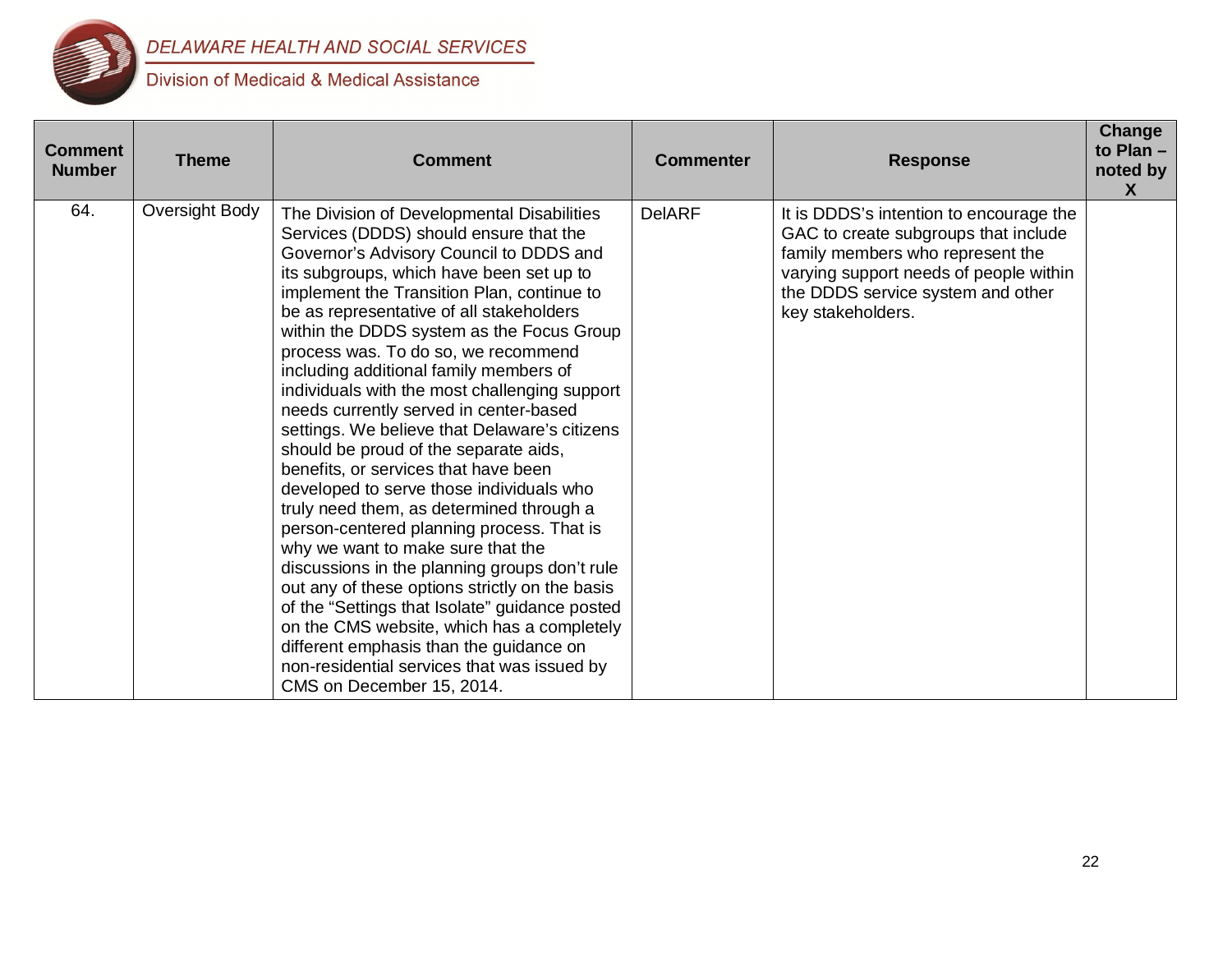

| <b>Comment</b><br><b>Number</b> | <b>Theme</b>   | <b>Comment</b>                                                                                                                                                                                                                                                                                                                                                                                                                                                                                                                                                                                                                                                                                                                                                                                                                                                                                                                                                                                                                                                                                                                                                                                                                                                                                                                | <b>Commenter</b> | <b>Response</b>                                                                                                                                                                                                                                                                                                        | Change<br>to Plan -<br>noted by<br>$\mathsf{X}$ |
|---------------------------------|----------------|-------------------------------------------------------------------------------------------------------------------------------------------------------------------------------------------------------------------------------------------------------------------------------------------------------------------------------------------------------------------------------------------------------------------------------------------------------------------------------------------------------------------------------------------------------------------------------------------------------------------------------------------------------------------------------------------------------------------------------------------------------------------------------------------------------------------------------------------------------------------------------------------------------------------------------------------------------------------------------------------------------------------------------------------------------------------------------------------------------------------------------------------------------------------------------------------------------------------------------------------------------------------------------------------------------------------------------|------------------|------------------------------------------------------------------------------------------------------------------------------------------------------------------------------------------------------------------------------------------------------------------------------------------------------------------------|-------------------------------------------------|
| 65.                             | Oversight Body | Legislative representation should be added<br>to the GAC's work groups, so that cost<br>estimates for any changes that are proposed<br>in the DDDS service system can be fully<br>discussed, made realistic, and ultimately<br>receive the support of the General Assembly.<br>We are pleased that the Transition Plan<br>makes reference to the rate system in<br>Section 3 in the "matrix" and we think it<br>would make sense to reflect the existing<br>shortfall in the narrative under Phase 2 and<br>3, as well. We also want to make sure that<br>transportation is viewed as a necessary<br>support for community inclusion, and<br>therefore, that it be included in the plan and<br>the financial impact assessment. Above all,<br>we want to be sure that changes proposed to<br>bring the state into compliance do not<br>increase the funding gap, because that could<br>result in a number of unintended<br>consequences, including diminished access<br>to services and additional demand for out-of-<br>home placements by families who have<br>adults with disabilities living with them.<br>Therefore, we would recommend the<br>inclusion of representation by the General<br>Assembly and the Office of Management and<br>Budget in the plan's narrative, in Phase 3,<br>and in Section 3 of the matrix. | <b>DelARF</b>    | DMMA will take a very close look at<br>the composition of the work groups<br>and add members when necessary.<br>We will take this request under<br>consideration.<br>Transportation will be evaluated in the<br>context of whether it facilitates the<br>ability of consumers to access<br>resources in the community. |                                                 |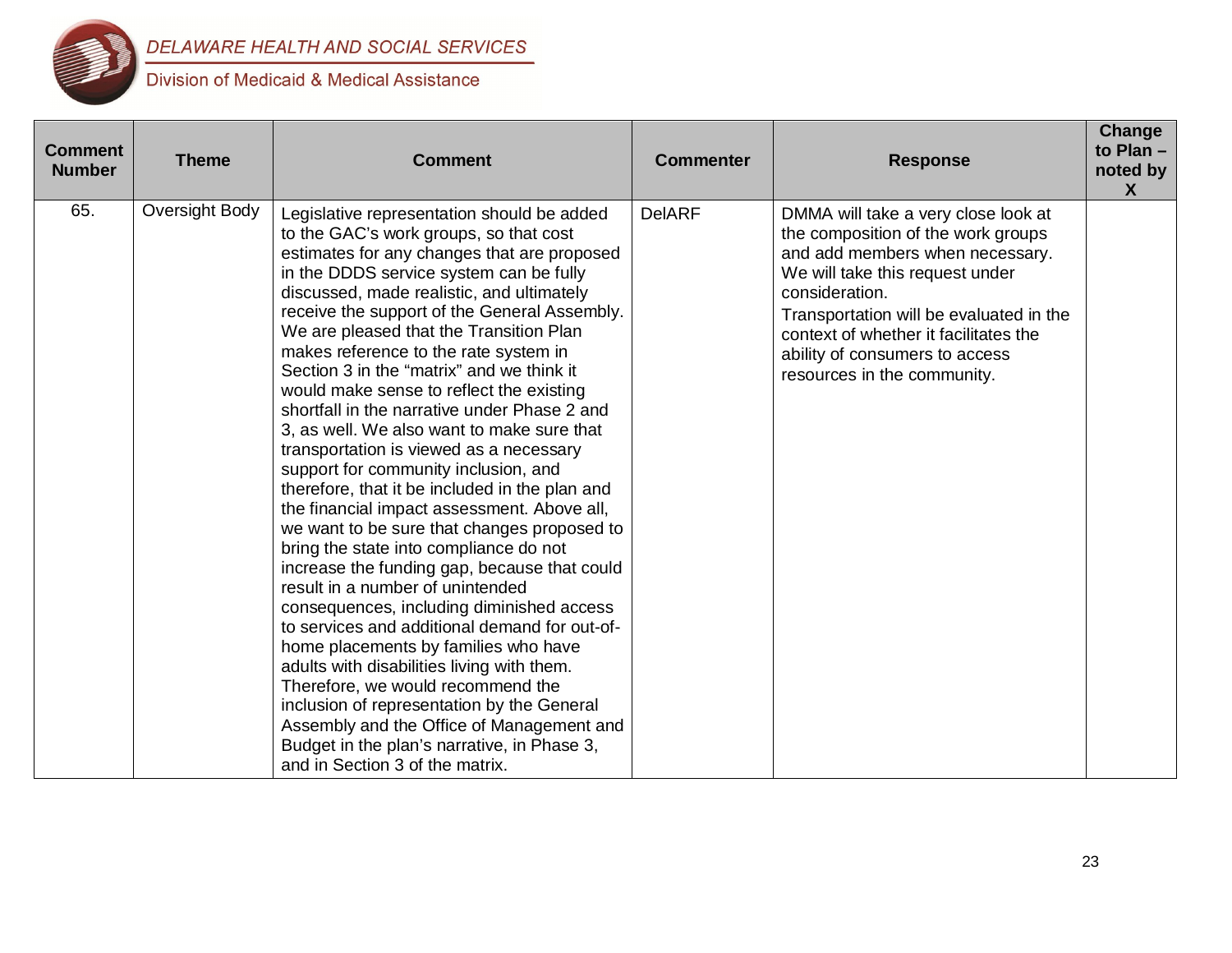

| <b>Comment</b><br><b>Number</b> | <b>Theme</b>          | <b>Comment</b>                                                                                                                 | <b>Commenter</b> | <b>Response</b>                                                                                                                                                                                                                                                                                                                             | Change<br>to Plan $-$<br>noted by<br>X |
|---------------------------------|-----------------------|--------------------------------------------------------------------------------------------------------------------------------|------------------|---------------------------------------------------------------------------------------------------------------------------------------------------------------------------------------------------------------------------------------------------------------------------------------------------------------------------------------------|----------------------------------------|
| 66.                             | Oversight Body        | SCPD recommends that it be added to the<br>list on p. 8 and p. 31 regarding the<br>"Oversight Body".                           | <b>SCPD</b>      | It is our intent to include as wide a<br>representation of stakeholders as<br>possible in the implementation of the<br>Plan.                                                                                                                                                                                                                |                                        |
| 67.                             | Oversight Body        | One commenter asked whether the<br>Governor's Commission on CBAID takes<br>precedence over the Governor's Advisory<br>Council. | Commenter        | No, each group will work with its<br>stakeholders who are subject matter<br>experts.                                                                                                                                                                                                                                                        |                                        |
| 68.                             | <b>Paid Relatives</b> | The recommendation was made to make<br>funding available to allow relatives to serve<br>as paid providers.                     | Commenter        | The purpose of the Community Rule is<br>to ensure that HCBS that were<br>provided as of March 17, 2013, the<br>effective date of the Community Rule,<br>are in compliance with the definition of<br>"community". The Plan does not<br>address providing new services or<br>changing services that are compliant<br>with the Community Rule. |                                        |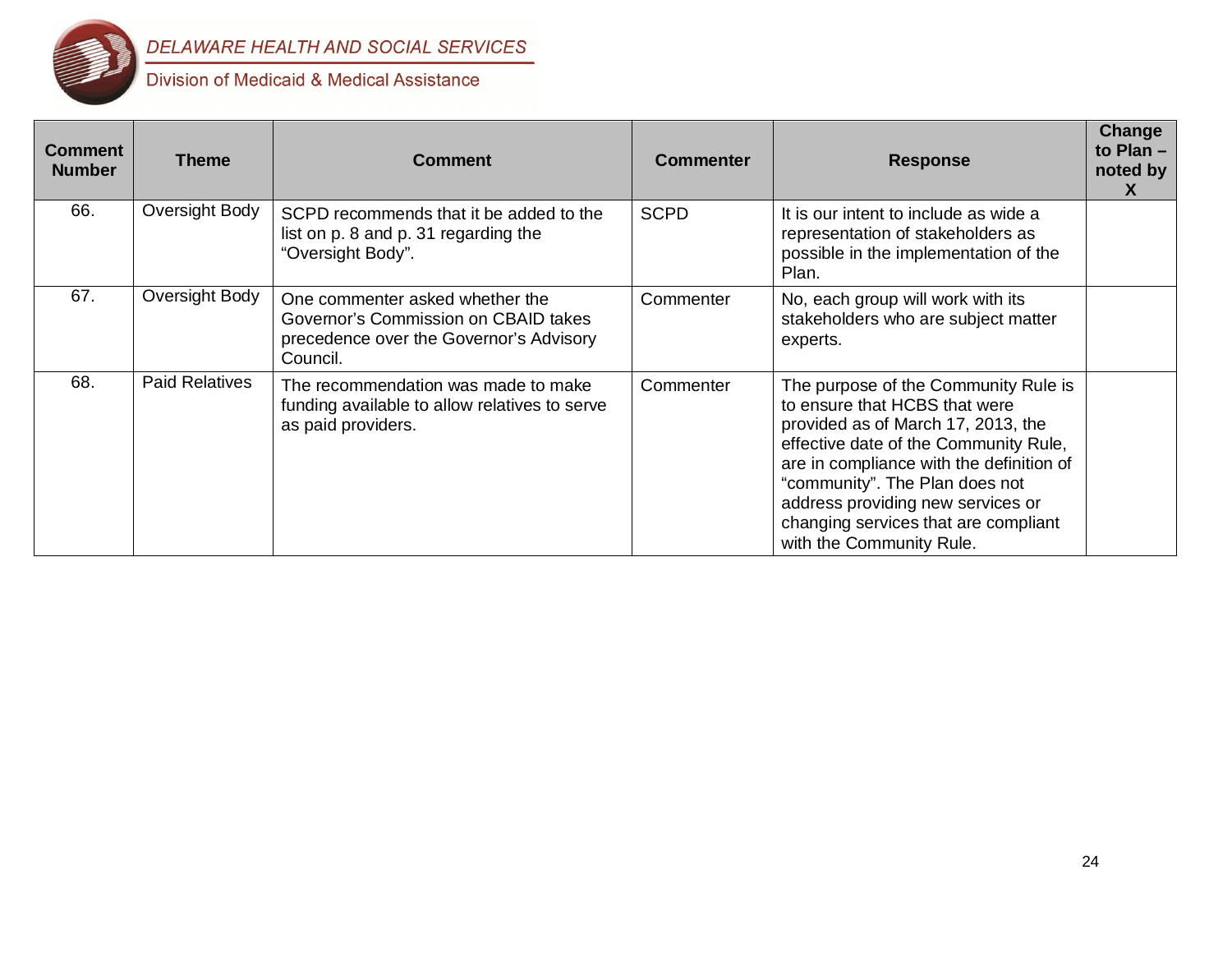

| <b>Comment</b><br><b>Number</b> | <b>Theme</b>                               | <b>Comment</b>                                                                                                                                                                                                                                         | <b>Commenter</b>               | <b>Response</b>                                                                                                                                                                                                                                                                                                                                                                                                                                                                                                                                                                                                                                                                                                                                                                                                                                                                                                                                                                                                                                                                                                                                                                                          | Change<br>to Plan-<br>noted by<br>X |
|---------------------------------|--------------------------------------------|--------------------------------------------------------------------------------------------------------------------------------------------------------------------------------------------------------------------------------------------------------|--------------------------------|----------------------------------------------------------------------------------------------------------------------------------------------------------------------------------------------------------------------------------------------------------------------------------------------------------------------------------------------------------------------------------------------------------------------------------------------------------------------------------------------------------------------------------------------------------------------------------------------------------------------------------------------------------------------------------------------------------------------------------------------------------------------------------------------------------------------------------------------------------------------------------------------------------------------------------------------------------------------------------------------------------------------------------------------------------------------------------------------------------------------------------------------------------------------------------------------------------|-------------------------------------|
| 69.                             | Pathways and<br><b>PROMISE</b><br>Programs | A few commenters questioned the approach<br>of not including the Pathways and PROMISE<br>programs within the scope of the Plan (p. 3)<br>since the programs were previously<br>approved by CMS after issuance of the<br>January, 2014 CMS regulations. | DECLASI (2/10)<br><b>GACEC</b> | CMS has made it clear in several<br>venues that the Plan requirements<br>prescribed in the Community Rule<br>apply only to the existing HCBS<br>programs operating as of the effective<br>date of the Community Rule, March<br>17, 2014. All new programs are<br>required to meet the requirements<br>effective upon approval. For example,<br>section 441.710(a)(3)(i) of the<br><b>Community Rule notes: "States</b><br>submitting state plan amendments for<br>new section 1915(i) of the Act benefits<br>must provide assurances of<br>compliance with the requirements of<br>this section for home and community-<br>based settings as of the effective date<br>of the state plan amendment."<br>Furthermore, in negotiations with CMS<br>regarding approval of both the<br>Pathways and PROMISE programs,<br>CMS notified DMMA that the programs<br>would not be approved unless all<br>requirements of the Community Rule,<br>including requirements for HCB<br>settings, were first met. The quality<br>assurance sections of the Pathways<br>application approved by CMS include<br>measures to monitor the on-going<br>compliance of program services and<br>settings with the Community Rule. |                                     |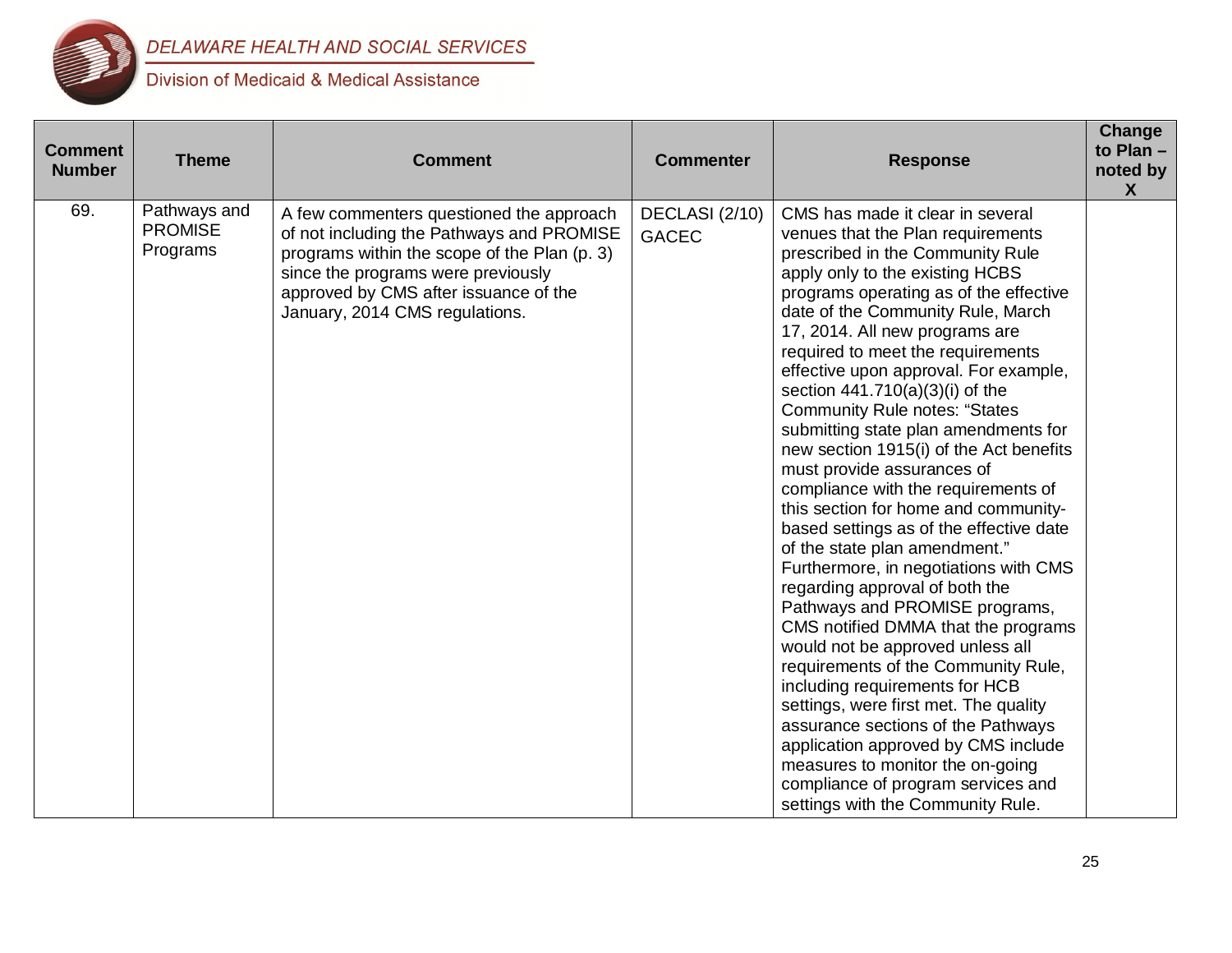

| <b>Comment</b><br><b>Number</b> | <b>Theme</b>                    | <b>Comment</b>                                                                                                                                                                                                                                                                                                                                                                                                                                                                                                                          | <b>Commenter</b>                                                                  | <b>Response</b>                                                                                                                                                                                                                                                                                                                                                                                                                                                                                                                                                                                                                                                                                                                                                                                                                                                                                   | Change<br>to Plan -<br>noted by<br>$\boldsymbol{X}$ |
|---------------------------------|---------------------------------|-----------------------------------------------------------------------------------------------------------------------------------------------------------------------------------------------------------------------------------------------------------------------------------------------------------------------------------------------------------------------------------------------------------------------------------------------------------------------------------------------------------------------------------------|-----------------------------------------------------------------------------------|---------------------------------------------------------------------------------------------------------------------------------------------------------------------------------------------------------------------------------------------------------------------------------------------------------------------------------------------------------------------------------------------------------------------------------------------------------------------------------------------------------------------------------------------------------------------------------------------------------------------------------------------------------------------------------------------------------------------------------------------------------------------------------------------------------------------------------------------------------------------------------------------------|-----------------------------------------------------|
| 70.                             | Person-<br>Centered<br>Planning | The CMS regulations stress the importance<br>of the "person-centered planning process".<br>The Plan contains some brief references to a<br>"person-centered plan" (pp. 3, 12) but the<br>Plan could benefit from the incorporation of<br>more specifics on revamping the current<br>DDDS ELP plans and DSHP care plans to<br>conform to the federal standards. At a<br>minimum, the matrix on pp. 18-19 could<br>specifically highlight the "person-centered<br>planning process" as one of the core State<br>policies meriting review. | DECLASI (2/10)<br><b>GACEC</b><br>Developmental<br><b>Disabilities</b><br>Council | The Essential Lifestyle Plan (ELP) is<br>considered a best practice for person-<br>centered planning for persons<br>receiving HCBS. The ELP has been in<br>continuous use by DDDS since 1998.<br>The Community Rule makes it clear<br>that their expectation is that states<br>must already be compliant with the<br>requirement for person-centered<br>planning as of March 17, 2014, the<br>effective date of the Community Rule.<br>Since DDDS is already compliant with<br>this requirement, there is no need to<br>address it in the Plan. DDDS continues<br>to refine the ELP process, as the<br>needs of our population change.<br>In addition, DMMA's existing contract<br>with the MCOs require the MCOs to<br>use a person-centered planning<br>process in developing a member's<br>DSHP Plus LTSS case management<br>plan, clinical care coordination plan, or<br>MFP transition plan. |                                                     |
| 71.                             | Person-<br>Centered<br>Planning | DDDS should allow families to decide on<br>services based on their loved one's<br>individual needs and through money that<br>follows the person.                                                                                                                                                                                                                                                                                                                                                                                        | Multiple<br>Commenters                                                            | The intent of the required person-<br>centered planning process is to<br>develop a plan that is unique to each<br>individual using the services that meet<br>the characteristics of HCBS.                                                                                                                                                                                                                                                                                                                                                                                                                                                                                                                                                                                                                                                                                                         |                                                     |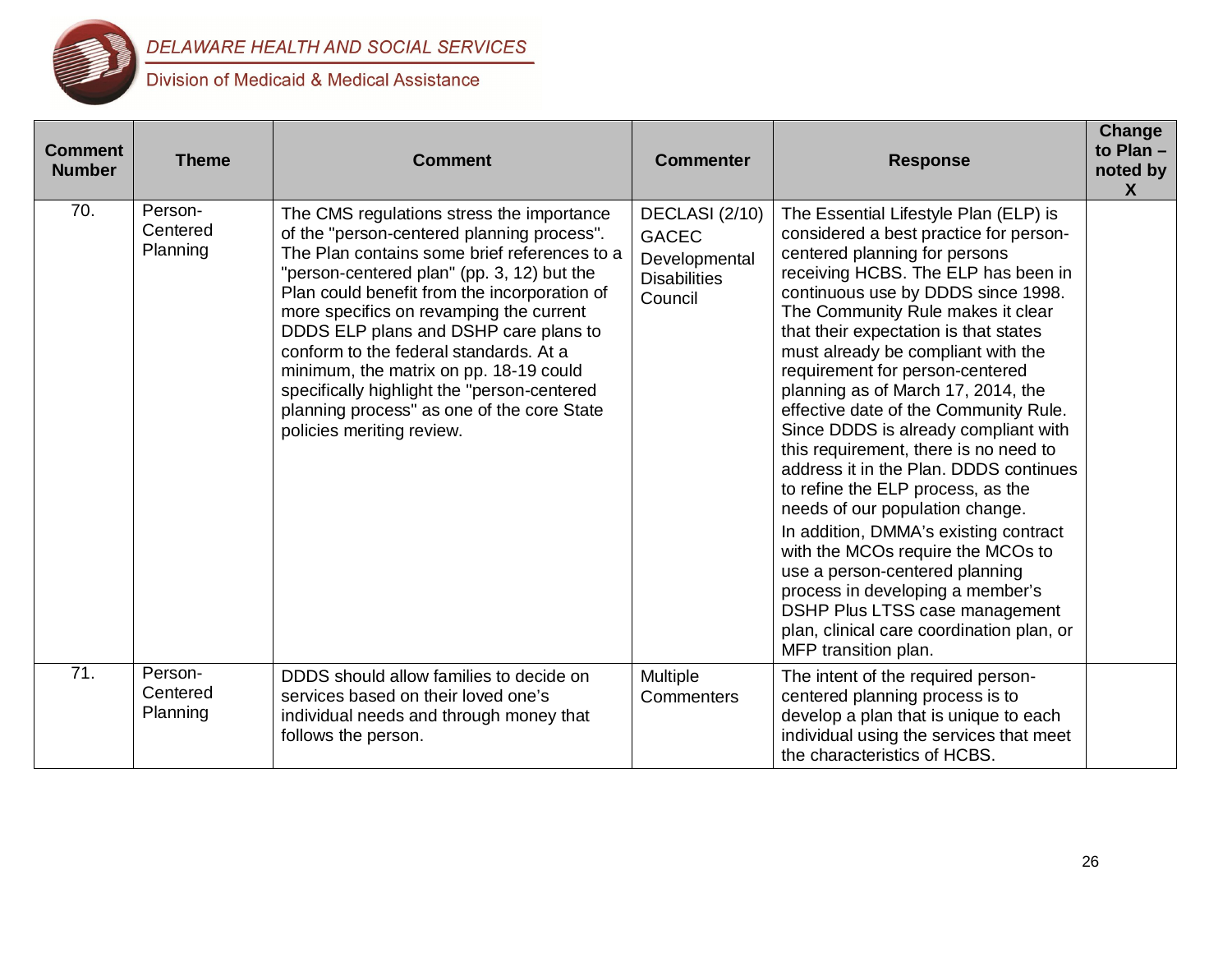

| <b>Comment</b><br><b>Number</b> | <b>Theme</b>                    | Comment                                                                                                                                                                                                                                                                                                                                                                                                                      | <b>Commenter</b>          | <b>Response</b>                                                                                                                                                                                                                                                                                                                                                                                                                                                                                                                                                            | Change<br>to Plan $-$<br>noted by<br>$\boldsymbol{\mathsf{X}}$ |
|---------------------------------|---------------------------------|------------------------------------------------------------------------------------------------------------------------------------------------------------------------------------------------------------------------------------------------------------------------------------------------------------------------------------------------------------------------------------------------------------------------------|---------------------------|----------------------------------------------------------------------------------------------------------------------------------------------------------------------------------------------------------------------------------------------------------------------------------------------------------------------------------------------------------------------------------------------------------------------------------------------------------------------------------------------------------------------------------------------------------------------------|----------------------------------------------------------------|
| 72.                             | Person-<br>Centered<br>Planning | Easter Seals fully endorses each individual's<br>right to choose what his or her services look<br>like.                                                                                                                                                                                                                                                                                                                      | <b>Easter Seals</b>       | Nothing about the Plan will change the<br>basic right under Medicaid for<br>individuals to choose among a set of<br>waiver-covered services delivered by a<br>set of qualified providers. The Plan will<br>help to identify which of the current<br>services and settings meet the<br>characteristics of HCB settings that<br>can be covered under an HCBS<br>program. Services and settings that do<br>not comply with the Community Rule<br>have an opportunity to engage in<br>remediation to come into compliance<br>with the Community Rule before March<br>17, 2019. |                                                                |
| 73.                             | Plan<br>Implementation          | One commenter recommended that the Plan<br>announce the State's intent to create a<br>blueprint for how the services and supports<br>system will look five years from now and<br>specify the timeframe within which it will be<br>completed. People with disabilities, their<br>families, and our provider networks can be<br>much more effective partners in this<br>endeavor when the road ahead is more well-<br>defined. | University of<br>Delaware | The Department agrees with the<br>comment and will engage stakeholders<br>as the Plan evolves.                                                                                                                                                                                                                                                                                                                                                                                                                                                                             |                                                                |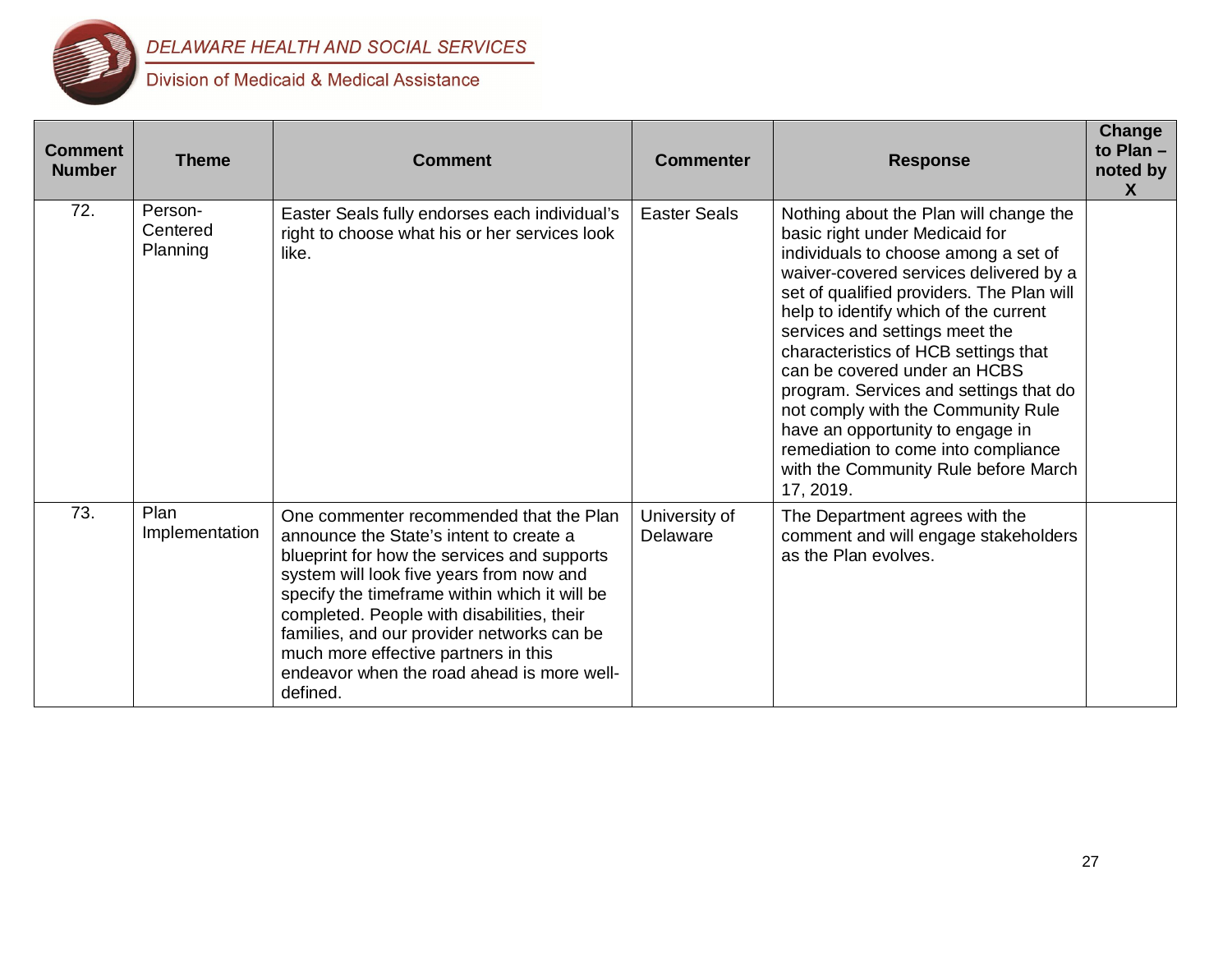

| <b>Comment</b><br><b>Number</b> | <b>Theme</b>                  | <b>Comment</b>                                                                                                                                                                                                                                                                                                                                                                                                                                                                                                                                                                                                        | <b>Commenter</b> | <b>Response</b>                                                                                                | Change<br>to $Plan -$<br>noted by<br>X |
|---------------------------------|-------------------------------|-----------------------------------------------------------------------------------------------------------------------------------------------------------------------------------------------------------------------------------------------------------------------------------------------------------------------------------------------------------------------------------------------------------------------------------------------------------------------------------------------------------------------------------------------------------------------------------------------------------------------|------------------|----------------------------------------------------------------------------------------------------------------|----------------------------------------|
| 74.                             | Plan<br>Implementation        | As Delaware moves forward in its efforts to<br>comply with the CMS Rule, SCPD<br>encourages the State to strictly follow the<br>Olmstead guidance on integrated versus<br>segregated settings and the CMS guidance<br>on settings that have the effect of isolating<br>individuals receiving HCBS from the broader<br>community.                                                                                                                                                                                                                                                                                      | <b>SCPD</b>      | In providing HCBS, we are held to the<br>requirements of both the Olmstead<br>decision and the Community Rule. |                                        |
| 75.                             | Quality of<br><b>Services</b> | We are very hopeful that as states, including<br>the State of Delaware, begin to implement<br>their transition plan, quality of services for all<br>will improve. The new requirements put forth<br>by CMS include a detailed person-centered<br>planning process, rights and protections for<br>those living in provider-owned settings, and a<br>choice of receiving services in a non-<br>disability setting. These are new<br>requirements that we believe are critically<br>important to creating real community options<br>and we believe that states can work to make<br>these options happen in a timely way. | <b>NACDD</b>     | We acknowledge this comment.                                                                                   |                                        |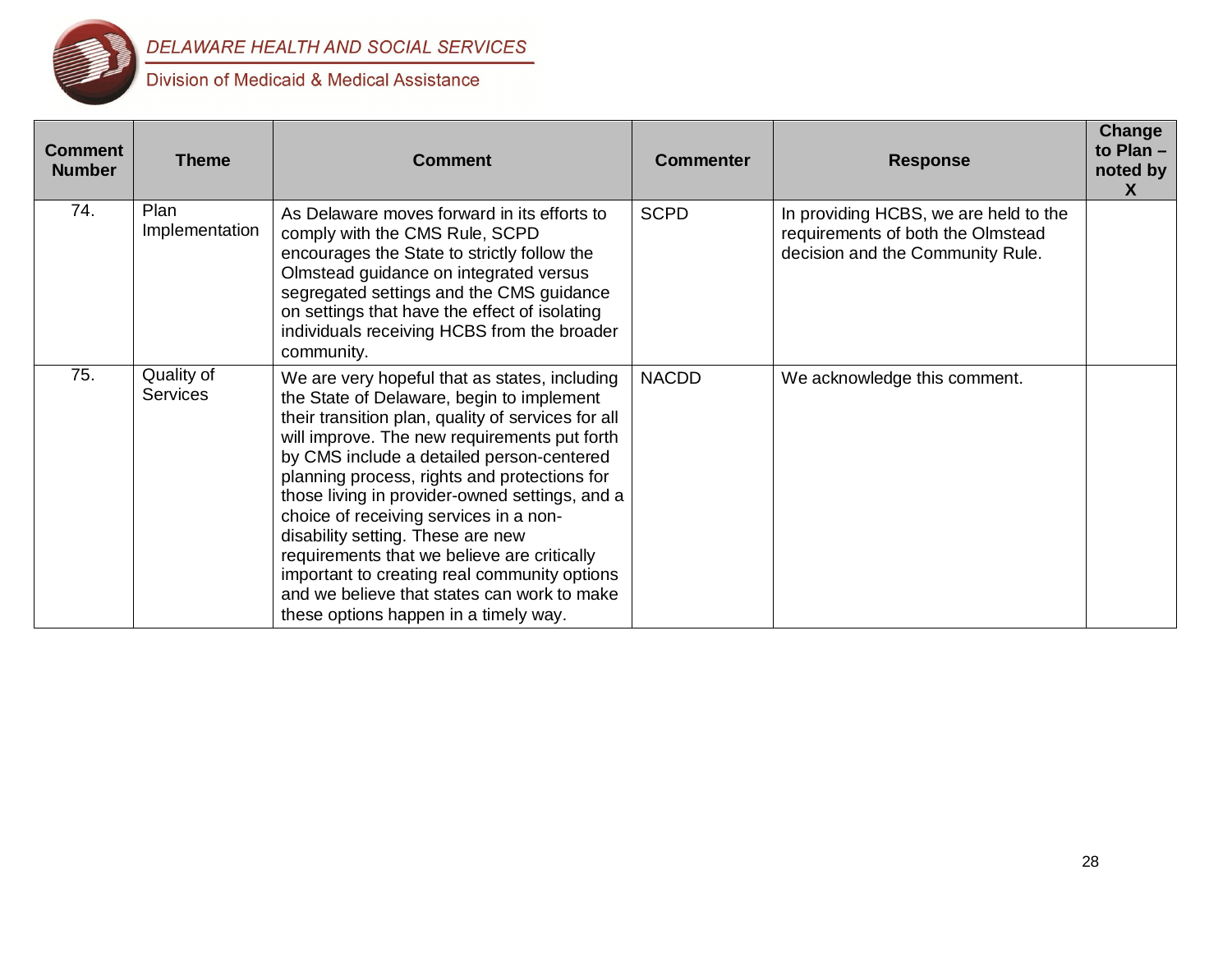

| <b>Comment</b><br><b>Number</b> | <b>Theme</b>                  | Comment                                                                                                                                                                                                                                                                                                                                                                                                                                                                                                                                                                                                                                                                                                                                                                                                                                               | <b>Commenter</b>               | <b>Response</b>                                                                                                                                                                                                                                                                                                                                                                                                                                                                                        | Change<br>to Plan $-$<br>noted by<br>$\boldsymbol{X}$ |
|---------------------------------|-------------------------------|-------------------------------------------------------------------------------------------------------------------------------------------------------------------------------------------------------------------------------------------------------------------------------------------------------------------------------------------------------------------------------------------------------------------------------------------------------------------------------------------------------------------------------------------------------------------------------------------------------------------------------------------------------------------------------------------------------------------------------------------------------------------------------------------------------------------------------------------------------|--------------------------------|--------------------------------------------------------------------------------------------------------------------------------------------------------------------------------------------------------------------------------------------------------------------------------------------------------------------------------------------------------------------------------------------------------------------------------------------------------------------------------------------------------|-------------------------------------------------------|
| 76.                             | Service<br><b>Definitions</b> | On p. 3, the State recites that it is listing "the<br>service definition from the approved waiver".<br>This is not entirely accurate. For example,<br>the "definitions" of "prevocational services",<br>"day habilitation" and "residential habilitation"<br>are partial excerpts from the attached (pp.<br>40-45) service definitions in the DDDS<br>waiver. "Transportation" references included<br>in the DDDS waiver service definitions have<br>been uniformly omitted from definitions in the<br>Plan. This suggests that transportation will<br>not be addressed in the Plan. Waiver-funded<br>transportation should be included in the Plan.<br>For example, use of integrated transportation<br>(taxi; bus; mileage reimbursement) may be<br>preferable to use of paratransit or an<br>identified van with only riders with<br>disabilities. | DECLASI (2/10)<br><b>GACEC</b> | The language provided in the Plan are<br>excerpts from the approved service<br>definitions intended to convey the<br>intent of the definition. Transportation<br>is not a stand-alone service under the<br>DDDS waiver; it is a component part of<br>residential habilitation, day habilitation<br>and prevocational services, as allowed<br>by CMS. Transportation will be<br>evaluated in the context of whether it<br>facilitates the ability of consumers to<br>access resources in the community. |                                                       |
| 77.                             | Stakeholder<br>Engagement     | We ask that the Division of Medicaid and<br>Medical Assistance ensure that parents are<br>involved in the assessment and planning<br>process referred to in the Transition Plan.                                                                                                                                                                                                                                                                                                                                                                                                                                                                                                                                                                                                                                                                      | Multiple<br>commenters         | It is our intent to include as wide a<br>representation of stakeholders as<br>possible in the implementation of the<br>Plan.                                                                                                                                                                                                                                                                                                                                                                           |                                                       |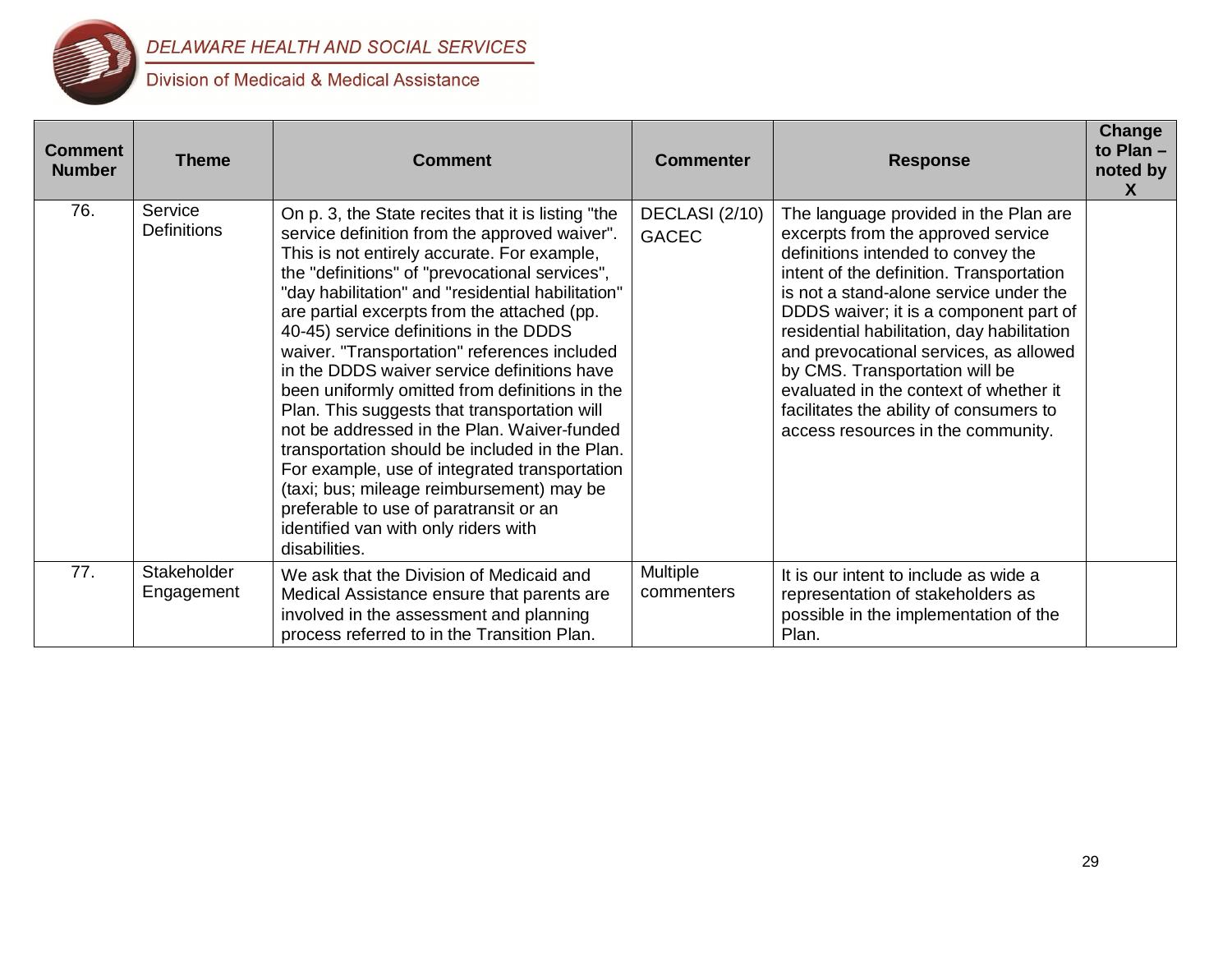

| <b>Comment</b><br><b>Number</b> | <b>Theme</b>              | <b>Comment</b>                                                                                                                                                                                                                                                                                                                                                                                                                                                                                                                                     | <b>Commenter</b>                                             | <b>Response</b>                                                                                                                                                                                                                                                        | Change<br>to Plan -<br>noted by<br>$\boldsymbol{X}$ |
|---------------------------------|---------------------------|----------------------------------------------------------------------------------------------------------------------------------------------------------------------------------------------------------------------------------------------------------------------------------------------------------------------------------------------------------------------------------------------------------------------------------------------------------------------------------------------------------------------------------------------------|--------------------------------------------------------------|------------------------------------------------------------------------------------------------------------------------------------------------------------------------------------------------------------------------------------------------------------------------|-----------------------------------------------------|
| 78.                             | Stakeholder<br>Engagement | There needs to be further opportunities for<br>significant public comment. The February 6th<br>Transition Plan describes the process the<br>State will use to evaluate its current system<br>and bring it into compliance with the HCBS<br>rules, but it resembles a plan to plan. As the<br>State completes its assessment process and<br>begins to develop remediation plans for<br>settings not currently in compliance, the<br>public should have an opportunity to give<br>input before the revised plan is submitted to<br>CMS for approval. | Commenter<br>Developmental<br><b>Disabilities</b><br>Council | At any point significant changes are<br>made to the Plan, the Plan will be<br>posted for public comment. The Plan<br>will be updated accordingly.                                                                                                                      |                                                     |
| 79.                             | Stakeholder<br>Engagement | On p. 10, the Employment First Commission<br>should be added as a source of information<br>and analysis. Per 19 Del.C. §747, the<br>Commission reviews and analyzes data on<br>employment of persons with disabilities.<br>Apart from the NCI data, the Commission<br>may have supplemental information to assist<br>with assessment of access to integrated,<br>competitive employment.                                                                                                                                                           | DECLASI (2/10)<br><b>GACEC</b>                               | As the Employment First Commission<br>develops outcome data, it will be<br>incorporated into the process used to<br>evaluate employment services.                                                                                                                      |                                                     |
| 80.                             | Stakeholder<br>Engagement | The Plan is inconsistent in sometimes<br>referring to a single GAC work group (p. 12;<br>p. 14) and sometimes referring to multiple<br>GAC work groups (p. 10 at top; p. 20 at<br>bottom).                                                                                                                                                                                                                                                                                                                                                         | DECLASI (2/10)<br><b>GACEC</b>                               | We agree with this comment. The first<br>paragraph on page 10 of the Plan<br>states that DDDS will work with the<br>GAC and any work groups convened<br>by the Council. We will clarify in the<br>Plan that the GAC is intended to<br>operate as a steering committee. | $\sf X$                                             |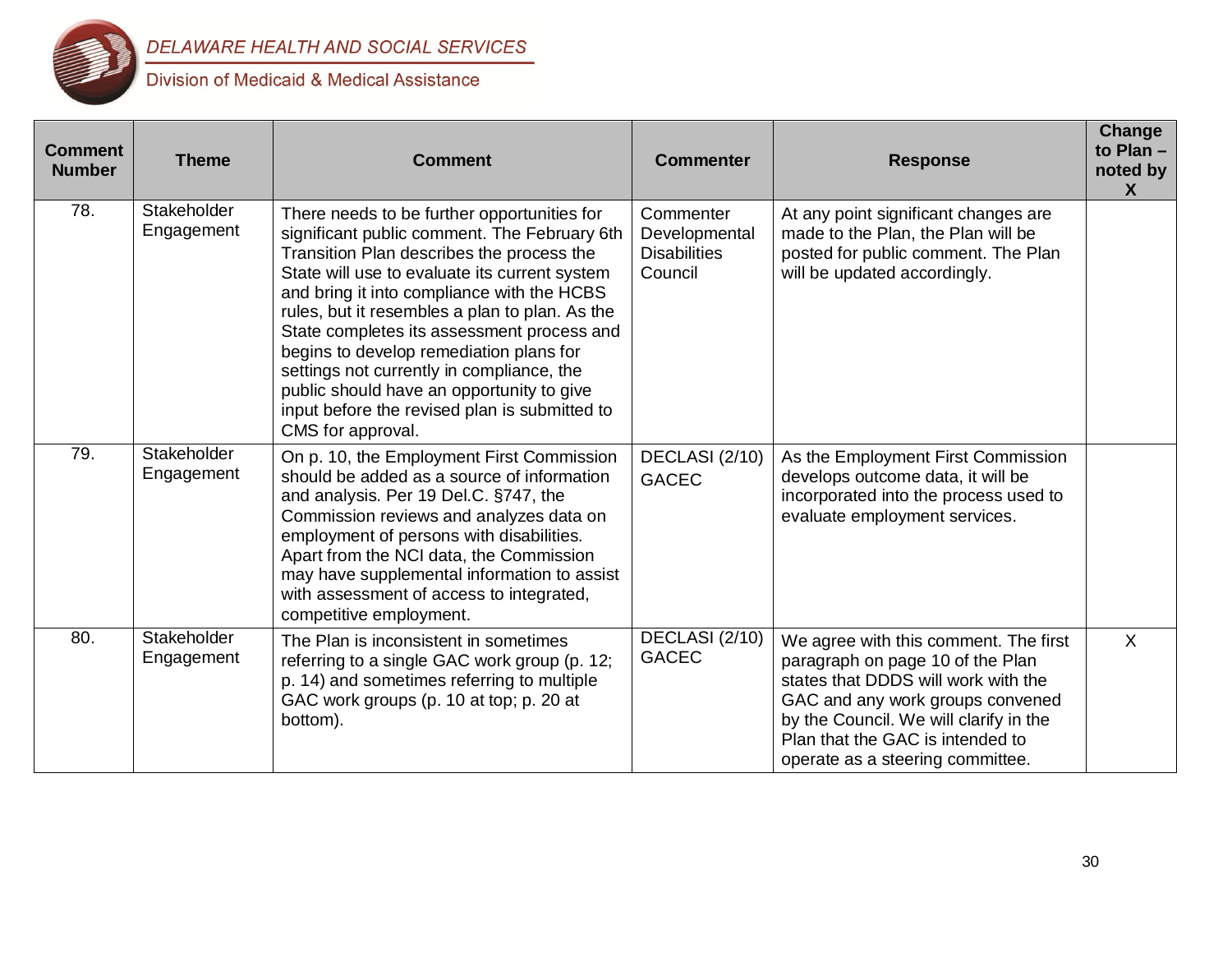

| <b>Comment</b><br><b>Number</b> | <b>Theme</b>              | <b>Comment</b>                                                                                                                                                                                                                                                                                                                                                                                                                                                                                                                                                                                                                                                                                                                                                                                                                                                                                                                                                                                                                                                 | <b>Commenter</b>               | <b>Response</b>                                                                                                                                                                                                                                                                                                                                                                          | Change<br>to Plan $-$<br>noted by<br>X |
|---------------------------------|---------------------------|----------------------------------------------------------------------------------------------------------------------------------------------------------------------------------------------------------------------------------------------------------------------------------------------------------------------------------------------------------------------------------------------------------------------------------------------------------------------------------------------------------------------------------------------------------------------------------------------------------------------------------------------------------------------------------------------------------------------------------------------------------------------------------------------------------------------------------------------------------------------------------------------------------------------------------------------------------------------------------------------------------------------------------------------------------------|--------------------------------|------------------------------------------------------------------------------------------------------------------------------------------------------------------------------------------------------------------------------------------------------------------------------------------------------------------------------------------------------------------------------------------|----------------------------------------|
| 81.                             | Stakeholder<br>Engagement | The Plan should include standards for the<br>composition of the Council<br>subcommittees/work groups to promote<br>objectivity and absence of conflicts. The Plan<br>suggests (p. 42) that DDDS envisions<br>including a single provider representative on<br>the assessment subcommittee. However,<br>there is nothing in the Plan which would<br>preclude establishment of a subcommittee<br>comprised of a high percentage of providers<br>who may have a vested interest in adopting<br>an anemic assessment instrument. The<br>membership of the subcommittees would<br>ostensibly not be limited to the small (seven<br>member) Council membership. Perhaps the<br>Council could vote to establish a protocol in<br>which the Council chair and DDDS director<br>would jointly appoint the members of the<br>subcommittees. Alternatively, the Plan could<br>include some explicit membership standards<br>to ensure the objectively of the<br>subcommittees. It would also be prudent to<br>include one or more DDDS employees on<br>the subcommittees. | DECLASI (2/10)<br><b>GACEC</b> | We agree with this comment. The<br>GAC will determine the composition of<br>the working groups. It is our<br>expectation that the groups be<br>representative of the major<br>stakeholder groups. We will add<br>language to this effect. DDDS<br>employees will attend all GAC and<br>GAC working group meetings both to<br>act as staff to the group and also to<br>provide expertise. | X                                      |
| 82.                             | Stakeholder<br>Engagement | The Transition Plan submitted by the State of<br>Delaware should be written to accurately<br>reflect the public input that is received in the<br>public hearings and in written comments<br>being submitted to DMMA.                                                                                                                                                                                                                                                                                                                                                                                                                                                                                                                                                                                                                                                                                                                                                                                                                                           | <b>DelARF</b>                  | It is our intent to accurately reflect all<br>comments received on the Plan.                                                                                                                                                                                                                                                                                                             |                                        |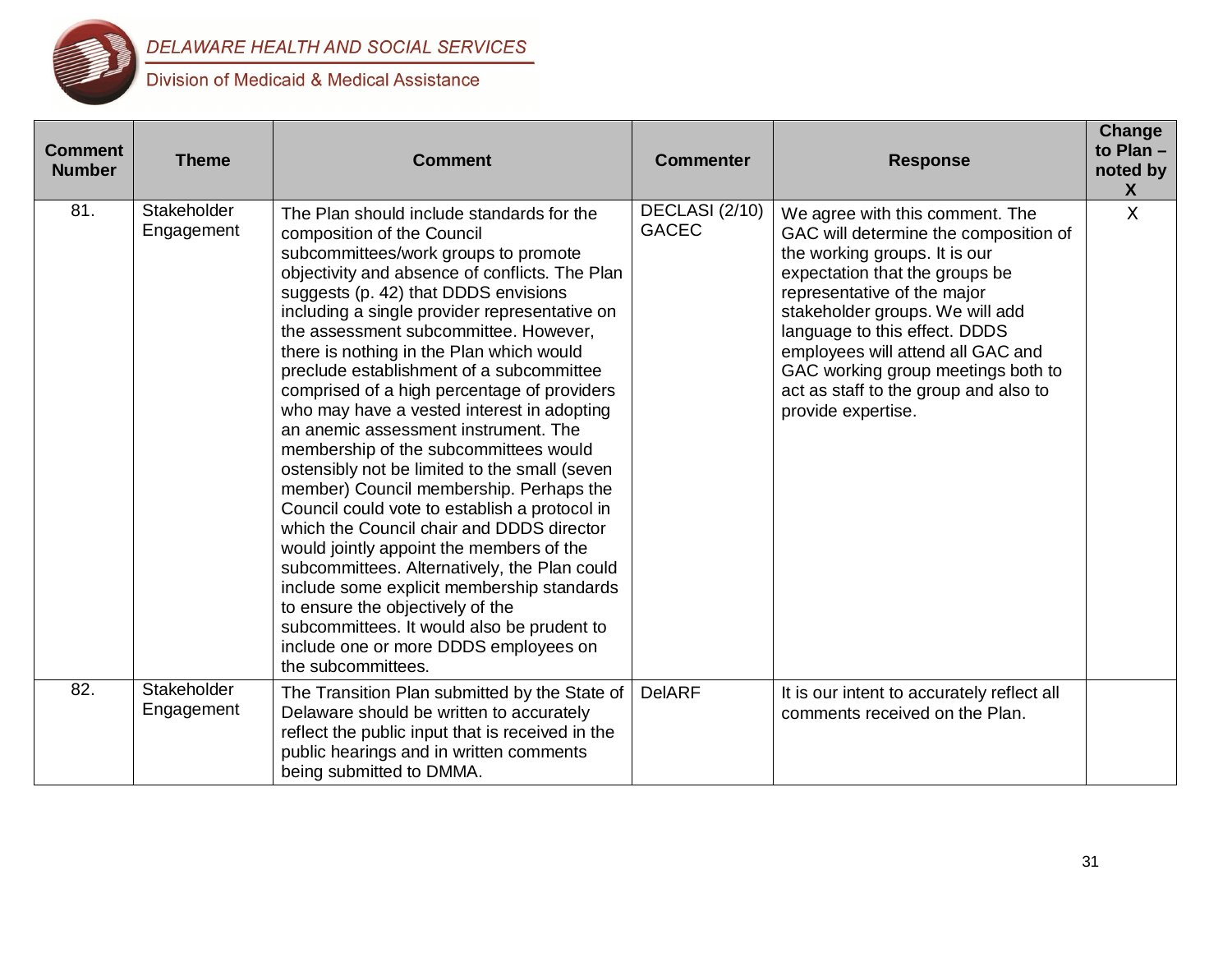

| <b>Comment</b><br><b>Number</b> | <b>Theme</b>              | <b>Comment</b>                                                                                                                                                                                                                                                                                                                                                                                                                                                                                                                                                | <b>Commenter</b>    | <b>Response</b>                                                                                                                                                                                                                                                    | <b>Change</b><br>to Plan $-$<br>noted by<br>$\boldsymbol{\mathsf{X}}$ |
|---------------------------------|---------------------------|---------------------------------------------------------------------------------------------------------------------------------------------------------------------------------------------------------------------------------------------------------------------------------------------------------------------------------------------------------------------------------------------------------------------------------------------------------------------------------------------------------------------------------------------------------------|---------------------|--------------------------------------------------------------------------------------------------------------------------------------------------------------------------------------------------------------------------------------------------------------------|-----------------------------------------------------------------------|
| 83.                             | Stakeholder<br>Engagement | The National Association of Councils on<br>Developmental Disabilities (NACDD) is<br>pleased that the State of Delaware will be<br>holding several hearings this week to hear<br>testimony on the Delaware Statewide<br>Transition Plan related to the Centers for<br>Medicare and Medicaid Services (CMS)<br>Home and Community-Based settings rule.<br>The hearings provide an important<br>opportunity for individuals with disabilities,<br>their families and all those who provide care<br>an opportunity to speak out about the rule<br>and its impact. |                     | The Department values stakeholder<br>input.                                                                                                                                                                                                                        |                                                                       |
| 84.                             | Stakeholder<br>Engagement | It is critically important that representatives of<br>all types of service recipients be involved,<br>including individuals with the most<br>challenging support needs. Easter Seals<br>recommends that at least five to seven<br>individuals/family members and no less than<br>five service providers should be included in<br>the Steering Committee and subsequent<br>work groups. These should be consumers<br>and providers who represent a range of<br>services in order that varied support needs<br>are considered.                                  | <b>Easter Seals</b> | It is DDDS's intention to encourage the<br>GAC to create subgroups that include<br>self-advocates, family members, and<br>other stakeholders who represent the<br>varying support needs of people within<br>the DDDS service system and other<br>key stakeholders. |                                                                       |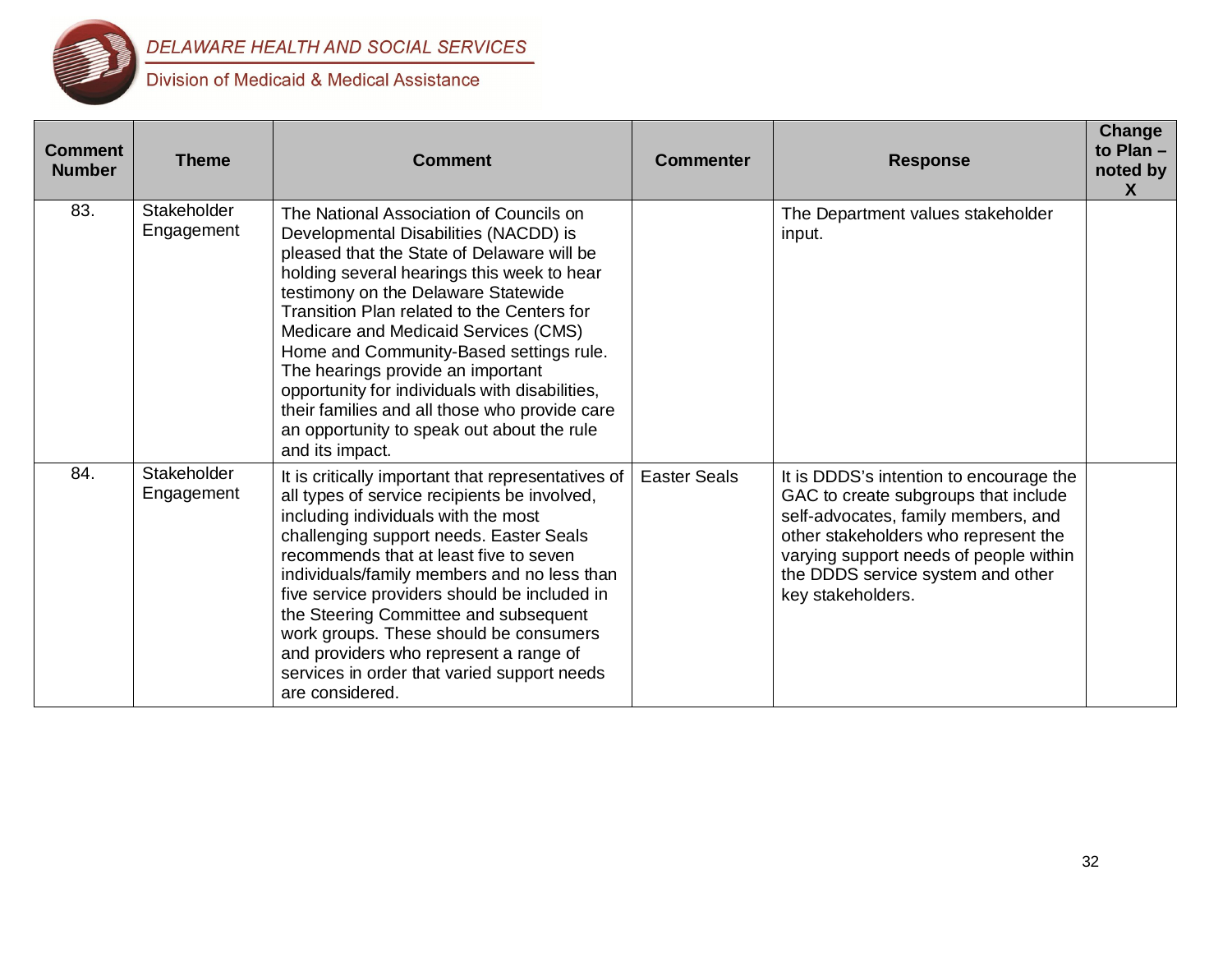

| <b>Comment</b><br><b>Number</b> | <b>Theme</b>              | <b>Comment</b>                                                                                                                                                                                                                                                                                                                                                                                                                                    | <b>Commenter</b>                                | <b>Response</b>                                                                                                                                      | Change<br>to Plan -<br>noted by<br>$\boldsymbol{X}$ |
|---------------------------------|---------------------------|---------------------------------------------------------------------------------------------------------------------------------------------------------------------------------------------------------------------------------------------------------------------------------------------------------------------------------------------------------------------------------------------------------------------------------------------------|-------------------------------------------------|------------------------------------------------------------------------------------------------------------------------------------------------------|-----------------------------------------------------|
| 85.                             | Stakeholder<br>Engagement | SCPD is unclear why the only stakeholder<br>for the following action items on p. 32 is the<br><b>Delaware Healthcare Facilities Association:</b><br>Identify HUD Homes and any financial or<br>other terms that impact compliance; and<br><b>Conduct review of Delaware</b><br>$\bullet$<br>landlord/tenant code vis-à-vis the Rule.<br>At a minimum, the SCPD/Governor's<br>Commission Housing Committee should be<br>included as a stakeholder. | <b>SCPD</b>                                     | It is our intent to include as wide a<br>representation of stakeholders as<br>possible in the implementation of the<br>Plan.                         |                                                     |
| 86.                             | Stakeholder<br>Engagement | One commenter encouraged the State to<br>involve legislators and OMB in implementing<br>the Plan.                                                                                                                                                                                                                                                                                                                                                 | Commenter                                       | It is our intent to include as wide a<br>representation of stakeholders as<br>possible in the implementation of the<br>Plan.                         |                                                     |
| 87.                             | Stakeholder<br>Engagement | One commenter expressed concern that the<br>Plan is a "top-down" plan rolling out from a<br>federal bureaucracy.                                                                                                                                                                                                                                                                                                                                  | Multiple<br>Commenters                          | This is not our intent. It is our intent to<br>include as wide a representation of<br>stakeholders as possible in the<br>implementation of the Plan. |                                                     |
| 88.                             | Support of the<br>Plan    | Many commenters wrote to express their<br>support of the draft Plan.                                                                                                                                                                                                                                                                                                                                                                              | <b>Multiple</b><br>Commenters<br><b>SCPD</b>    | We acknowledge this comment.                                                                                                                         |                                                     |
| 89.                             | Support of the<br>Plan    | The draft Plan is a good start on the process<br>of transitioning and has positive steps toward<br>that end.                                                                                                                                                                                                                                                                                                                                      | Developmental<br><b>Disabilities</b><br>Council | Department appreciates the comment.                                                                                                                  |                                                     |
| 90.                             | Technical<br>Correction   | On p. 13, second paragraph, fourth<br>sentence, substitute "indicate" for "indicates".                                                                                                                                                                                                                                                                                                                                                            | DECLASI (2/10)<br><b>GACEC</b>                  | We agree with this comment and will<br>make the necessary modifications to<br>the Plan.                                                              | $\sf X$                                             |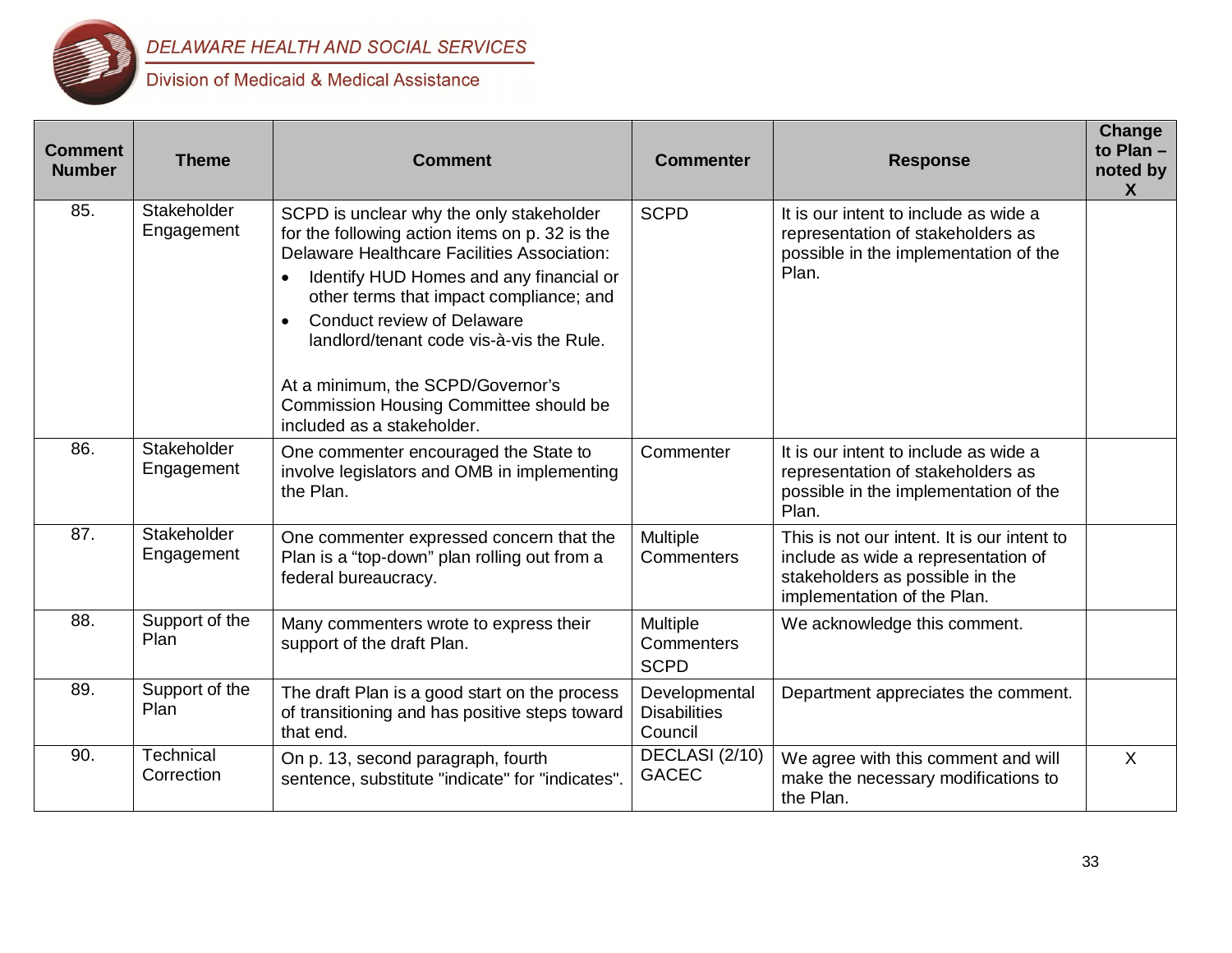

| <b>Comment</b><br><b>Number</b> | <b>Theme</b>                   | <b>Comment</b>                                                                                                                                                                                                                                                                                                                                                                                                                                                                                                                                                             | <b>Commenter</b>                                                            | <b>Response</b>                                                                                                               | Change<br>to Plan $-$<br>noted by<br>X |
|---------------------------------|--------------------------------|----------------------------------------------------------------------------------------------------------------------------------------------------------------------------------------------------------------------------------------------------------------------------------------------------------------------------------------------------------------------------------------------------------------------------------------------------------------------------------------------------------------------------------------------------------------------------|-----------------------------------------------------------------------------|-------------------------------------------------------------------------------------------------------------------------------|----------------------------------------|
| 91.                             | <b>Technical</b><br>Correction | On p. 13, final bullet, modify the reference to<br>read "(i) informed consent of the individual or<br>legal representative. See 42 C.F.R.<br>§441.301(1).                                                                                                                                                                                                                                                                                                                                                                                                                  | DECLASI (2/10)<br><b>GACEC</b>                                              | We agree with this comment and will<br>make the necessary modifications to<br>the Plan.                                       | $\sf X$                                |
| 92.                             | Technical<br>Correction        | On p. 33, the Plan includes a proposed end<br>date of "9/31/15". There are only 30 days in<br>September.                                                                                                                                                                                                                                                                                                                                                                                                                                                                   | DECLASI (2/10)<br><b>GACEC</b>                                              | We agree with this comment and will<br>make the necessary modifications to<br>the Plan.                                       | $\sf X$                                |
| 93.                             | Technical<br>Correction        | There are multiple references to the<br>"Governor's Commission on Community<br>Based Alternatives for Individuals with<br>Disabilities." The actual reference should be<br>the "Governor's Commission on Building<br>Access to Community Based Services."                                                                                                                                                                                                                                                                                                                  | <b>SCPD</b>                                                                 | We acknowledge the comment but we<br>cannot change the name in that this is<br>the name of the body in Executive<br>Order 50. |                                        |
| 94.                             | <b>Timeline</b>                | The time line is extended beyond what is<br>reasonable, as written remediation strategies<br>will not be implemented until February and<br>May of 2017, leaving insufficient time for the<br>actual implementation, including the<br>relocation of any individuals from settings<br>that prove unable to come into compliance.<br>Commenters urged the State to move more<br>quickly and give the HCBS service system<br>more time to reach compliance by 2019. The<br>Delaware system should not wait until 2017<br>to begin the actual transition and<br>transformation. | Commenter<br>Developmental<br><b>Disabilities</b><br>Council<br><b>SCPD</b> | We agree with this comment and will<br>make the necessary modifications to<br>the Plan.                                       | $\mathsf{X}$                           |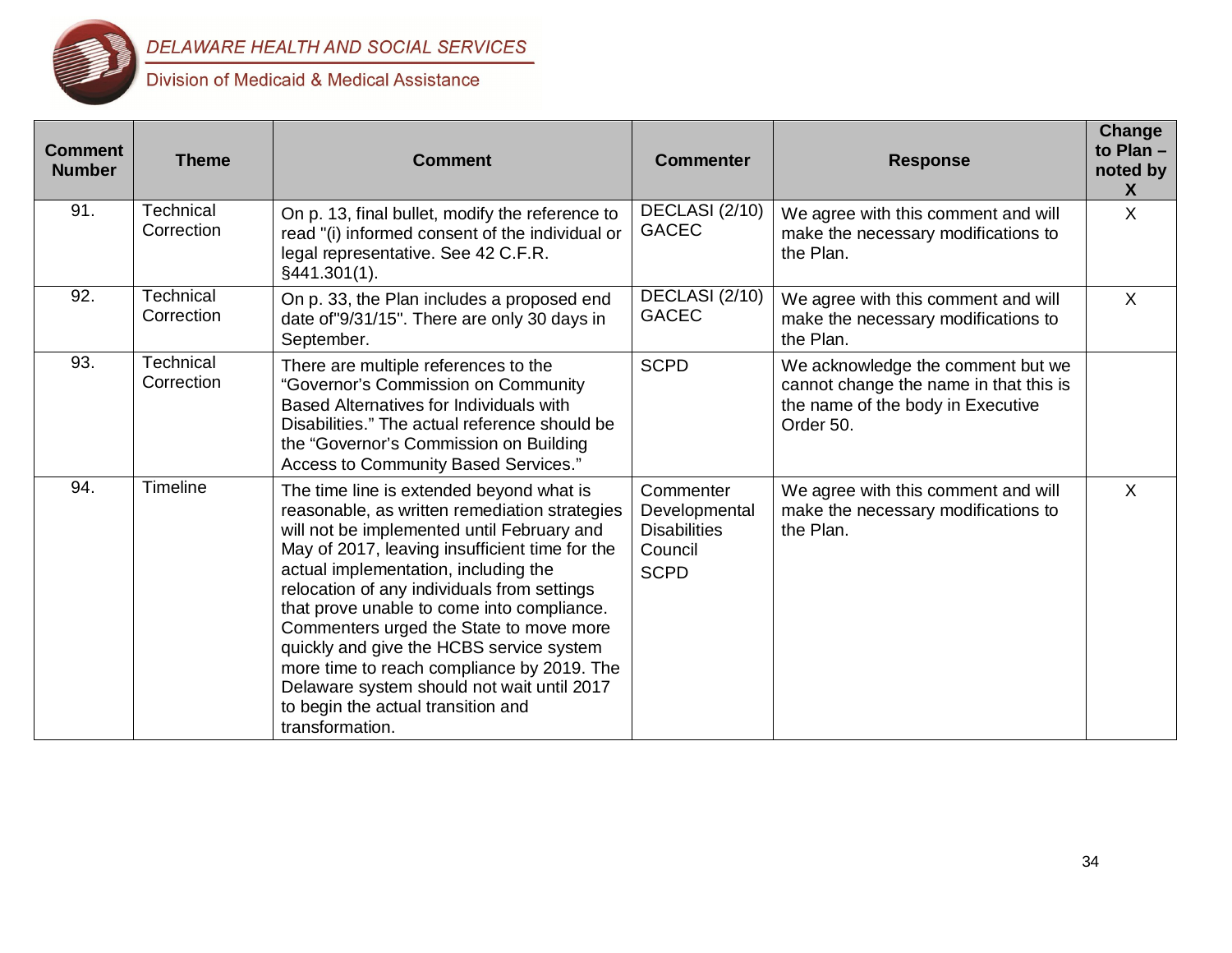

| <b>Comment</b><br><b>Number</b> | <b>Theme</b> | <b>Comment</b>                                                                                                                                                                                                                                                                                                                                                                                                                                                                                                                                                                                                                                                                                                                                                                                                                                                                                                                                                                                                    | <b>Commenter</b>               | <b>Response</b>                                                                                                                                                                                                                                                                                                                                                                                                                                                                                                                                                                                                                                                                                                                                                                                                                                | Change<br>to Plan -<br>noted by<br>$\mathsf{X}$ |
|---------------------------------|--------------|-------------------------------------------------------------------------------------------------------------------------------------------------------------------------------------------------------------------------------------------------------------------------------------------------------------------------------------------------------------------------------------------------------------------------------------------------------------------------------------------------------------------------------------------------------------------------------------------------------------------------------------------------------------------------------------------------------------------------------------------------------------------------------------------------------------------------------------------------------------------------------------------------------------------------------------------------------------------------------------------------------------------|--------------------------------|------------------------------------------------------------------------------------------------------------------------------------------------------------------------------------------------------------------------------------------------------------------------------------------------------------------------------------------------------------------------------------------------------------------------------------------------------------------------------------------------------------------------------------------------------------------------------------------------------------------------------------------------------------------------------------------------------------------------------------------------------------------------------------------------------------------------------------------------|-------------------------------------------------|
| 95.                             | Timeline     | There are some inconsistencies in the time<br>periods in the matrix. The following are<br>examples.<br>A. On p. 18, development of the self-<br>assessment instrument has a proposed end<br>date of 4/24/15. On p. 20, development of<br>the self-assessment instrument has an end<br>date of 5/31/15. On p. 21, development of<br>the self-assessment instrument has an end<br>date of 5/31/15.<br>B. On p. 18, last entry, providers have a<br>7/31/15 end date to complete their self-<br>assessment. In contrast, p. 21 indicates that<br>only three providers will complete the<br>assessment as a pilot to identify "bugs" in<br>the survey instrument by 7/15/15 and a<br>revised survey instrument will be developed<br>by 8/15/15.<br>C. On p. 19, there is a 2/28/16 end date to<br>complete a "look-behind" review of a 20%<br>sample of the provider self-assessments. In<br>contrast, on p. 21, final entry, there is an<br>8/31/16 end date to review a 20% sample of<br>provider self-assessments. | DECLASI (2/10)<br><b>GACEC</b> | A. The provider self-assessment tools<br>described on pages 18 and 20 & 21<br>are different tools. The tool described<br>on page 18 with a due date of 4/24/15<br>is the tool for providers to assess their<br>policies and procedures, etc. The tools<br>for which the due date is 5/31/15 are<br>for the providers to use to assess their<br>actual settings.<br>B. The survey tool on p. 18 with the<br>due date of 7/31/15 is related to the<br>provider policies and procedures. The<br>survey tool referred to on page 21 is to<br>assess the individual settings. They<br>are two different survey tools.<br>C. The tool referred to on p. 19 with<br>the due date of 2/28/15 is related to<br>the provider policies and procedures.<br>The tool referred to on page 21 with<br>the 8/31/15 due date is related to the<br>HCB settings. |                                                 |
| 96.                             | Timeline     | On p. 35, the Plan contemplates a 5-month<br>period (1011/15 to 2/29/16) for providers to<br>conduct a self-assessment and participants<br>to complete participant surveys. This period<br>is unnecessarily long.                                                                                                                                                                                                                                                                                                                                                                                                                                                                                                                                                                                                                                                                                                                                                                                                 | DECLASI (2/10)<br><b>GACEC</b> | We agree with this comment and will<br>make the necessary modifications to<br>the Plan.                                                                                                                                                                                                                                                                                                                                                                                                                                                                                                                                                                                                                                                                                                                                                        | X                                               |